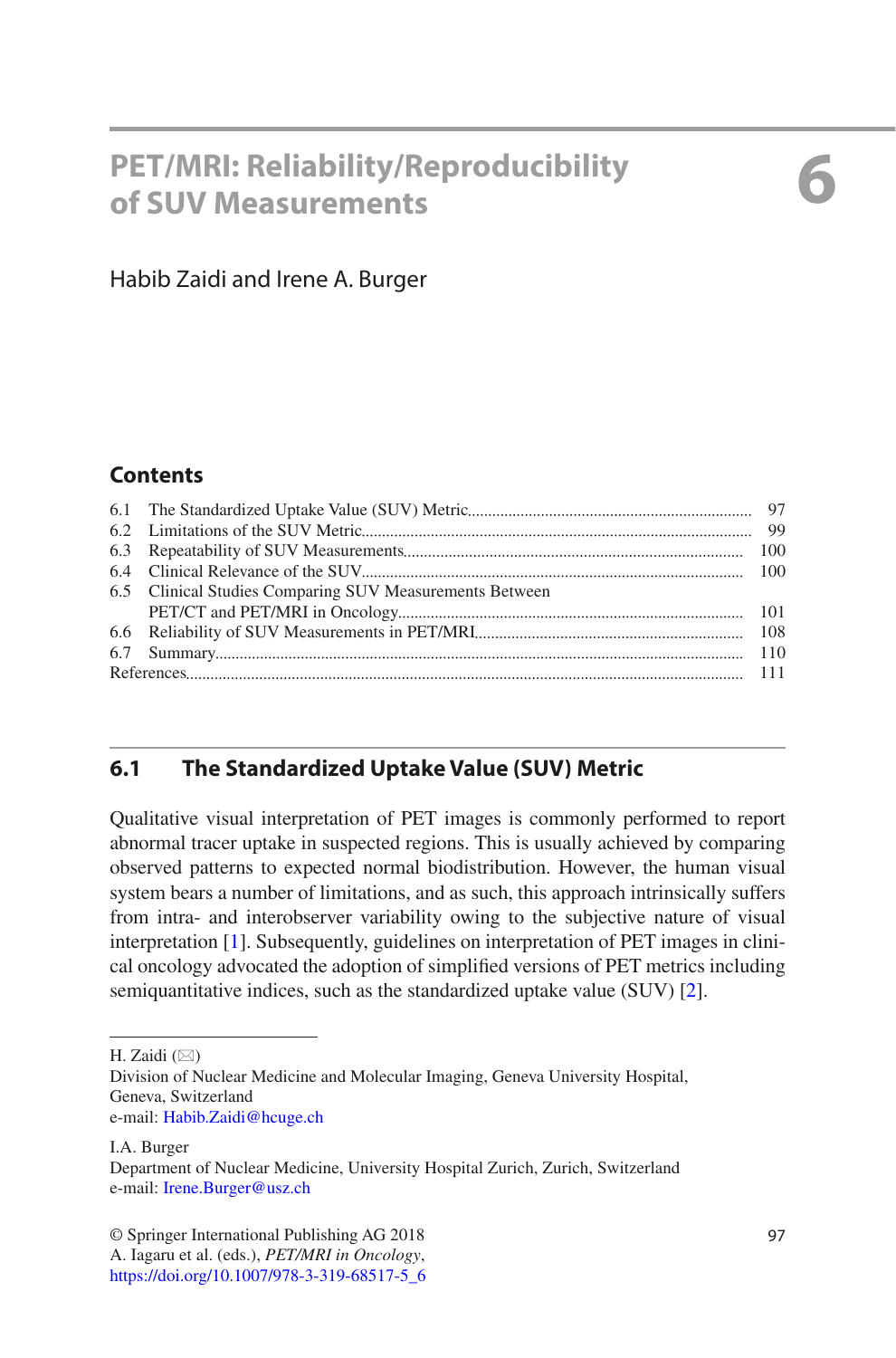Several methods for measuring PET tracer accumulation were proposed in the literature. The base is to measure the in vivo radioactivity concentration in the suspected malignant lesion (kBq/mL), which is directly linked to the tracer concentration. The two most significant sources of variation of tracer accumulation are the injected dose and the body weight representing whole-body distribution volume [[1\]](#page-14-0). In practice, the SUV is calculated by dividing the decay-corrected activity concentration in the volume of interest (VOI) drawn around the lesion (MBq/mL) by the injected dose (MBq) divided by the body weight (g)  $\lceil 3 \rceil$ :

$$
SUV = \frac{\text{Mean ROI concentration (MBq/mL)}}{\text{Injected dose (MBq)}} \times \frac{1}{\text{decay factor}}
$$
(6.1)

<span id="page-1-0"></span>The SUV metric is widely used in the clinic because of its simplicity, ease of use, reproducibility, and compatibility with conventional whole-body PET/CT acquisition protocols, requiring only a static scan as opposed to full kinetic modeling approaches, which require complex dynamic studies and arterial blood sampling. Virtually all commercial and open-source medical image display software platforms offer the option to measure SUVs. However, considerable inconsistencies have been reported among the different software packages used in clinical and research settings as demonstrated in a recent study conducted by the PET technical committee of the Quantitative Imaging Biomarker Alliance initiative [[4\]](#page-14-3). It should also be noted that most packages normalize SUV to patient's body weight (Eq. ([6.1](#page-1-0))). However, since adipose tissue is not as metabolically active as other tissues, other variants were suggested, including normalization to lean body mass  $(SUV<sub>LBM</sub>$  or SUL) [[5\]](#page-14-4) or body surface area  $(SUV_{BSA})$  [[6\]](#page-14-5).

The maximum SUV ( $\text{SUV}_{\text{max}}$ ), representing the highest voxel SUV value, and mean  $\text{SUV}$  ( $\text{SUV}_{\text{mean}}$ ), representing the average  $\text{SUV}$  across all voxels in a defined VOI, are undoubtedly the most widely used semiquantitative metrics (Fig. [6.1\)](#page-1-1). Conversely,  $\text{SUV}_{\text{peak}}$  (Fig. [6.1](#page-1-1)), defined in PERCIST criteria as representing the  $\text{SUV}_{\text{mean}}$  in a

<span id="page-1-1"></span>

**Fig. 6.1** Illustration of the basic foundations of PET quantification and the factors involved in the calculation of first- and second-order image-derived PET metrics used in clinical oncology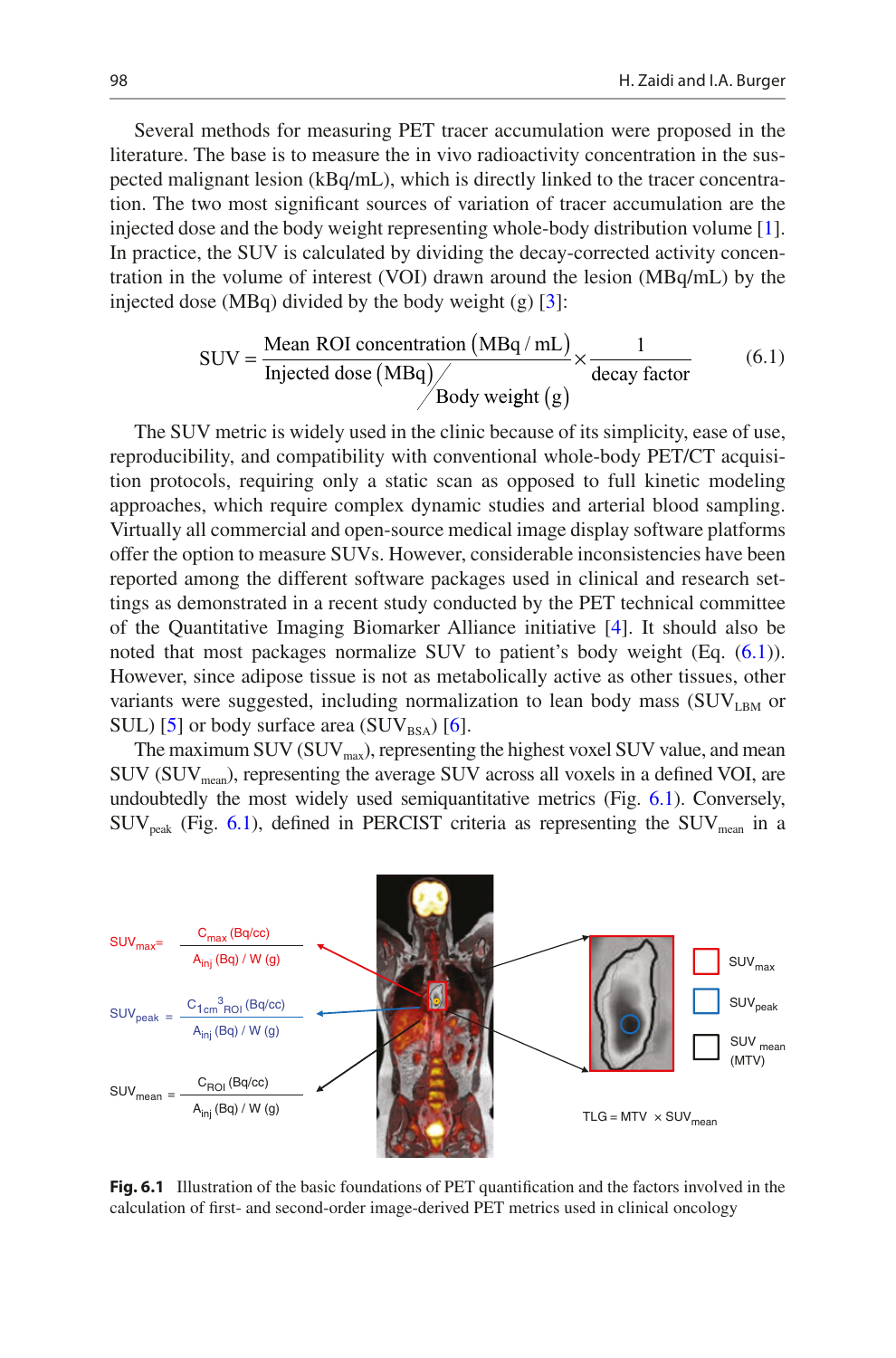spherical VOI (1.2 cm diameter or 1 mL volume) placed over the most active part of a malignant lesion, was advocated as a more robust semiquantitative metric less vulner-able to artifacts [[7\]](#page-14-6). Depending on the defined VOI, a variety of definitions of  $\text{SUV}_{\text{peak}}$ can be envisaged, obviously significantly affecting the resulting values [[8\]](#page-14-7).

## **6.2 Limitations of the SUV Metric**

Despite its popularity and wide adoption in clinical and research settings, the SUV metric intrinsically bears a number of shortcomings which has limited its adoption in large clinical multicenter trials. The SUV also depends on the time course of the activity concentration in the blood plasma and the time point of acquisition and therefore imposes strict standardization of the uptake time, usually to 60 min with an acceptable range of 55–75 min according to the EANM guidelines 2015 [\[2\]](#page-14-1). Also the dependency of SUV on acquisition frame times, reconstruction parameters, physical and physiological factors, and scanner calibrations limits its potential in providing an objective assessment of whole-body PET images across baseline and follow-up studies for robust disease monitoring. Therefore, large multicenter clinical trials require standardization of data acquisition and processing protocols on different scanners for harmonization of PET quantification to enable pooling of data collected at different centers [\[9](#page-14-8), [10\]](#page-14-9).

To overcome the limitations of the SUV metric, alternative measures have been proposed including an uptake time-corrected version of the SUV including an uptake time quotient to normalize to 75 min [\[11](#page-14-10)] or simplified population-based blood pool activity-corrected estimations of FDG uptake, both trying to overcome the strong variability of SUV from uptake time and blood pool activity as approximations for more robust PET quantification [\[12](#page-14-11)]. The underlying principle for calculation of the glucose influx into the cell (MRGlu) was suggested about 25 years ago [[13\]](#page-15-0), but the fact that dynamic acquisition is needed did not render it feasible for whole-body imaging [\[14](#page-15-1)] until the advent of whole-body parametric imaging [[15\]](#page-15-2), which is now receiving considerable attention by the molecular imaging community. It can be anticipated that the additional information provided by parametric imaging through exploitation of the 4D spatiotemporal nature of the complete listmode PET data, beyond the currently established semiquantitative SUV metric, might be valuable in whole-body PET imaging for multiparametric assessment of metastatic tumors across multiple beds and for improved reproducibility and evaluation of response to treatment over long periods [[15\]](#page-15-2).

Furthermore, volume-based PET metrics such as the total lesion glycolysis (TLG), calculated by multiplying  $\text{SUV}_{\text{mean}}$  by the metabolic tumor volume (MTV) [\[16](#page-15-3)], radiomic and texture analysis [\[17](#page-15-4), [18\]](#page-15-5), and parametric imaging have been suggested [[14,](#page-15-1) [15\]](#page-15-2). The TLG, used to assess global metabolic response of the whole lesion thus providing complementary information to SUV and it variants, was shown to be highly correlated with other PET response parameters and is reproducible [[19\]](#page-15-6). Recent advances in PET image segmentation and delineation of lesion contours [\[20](#page-15-7)] combined with progress in partial volume correction techniques have enabled to automate the calculation procedure. More recently, radiomics and texture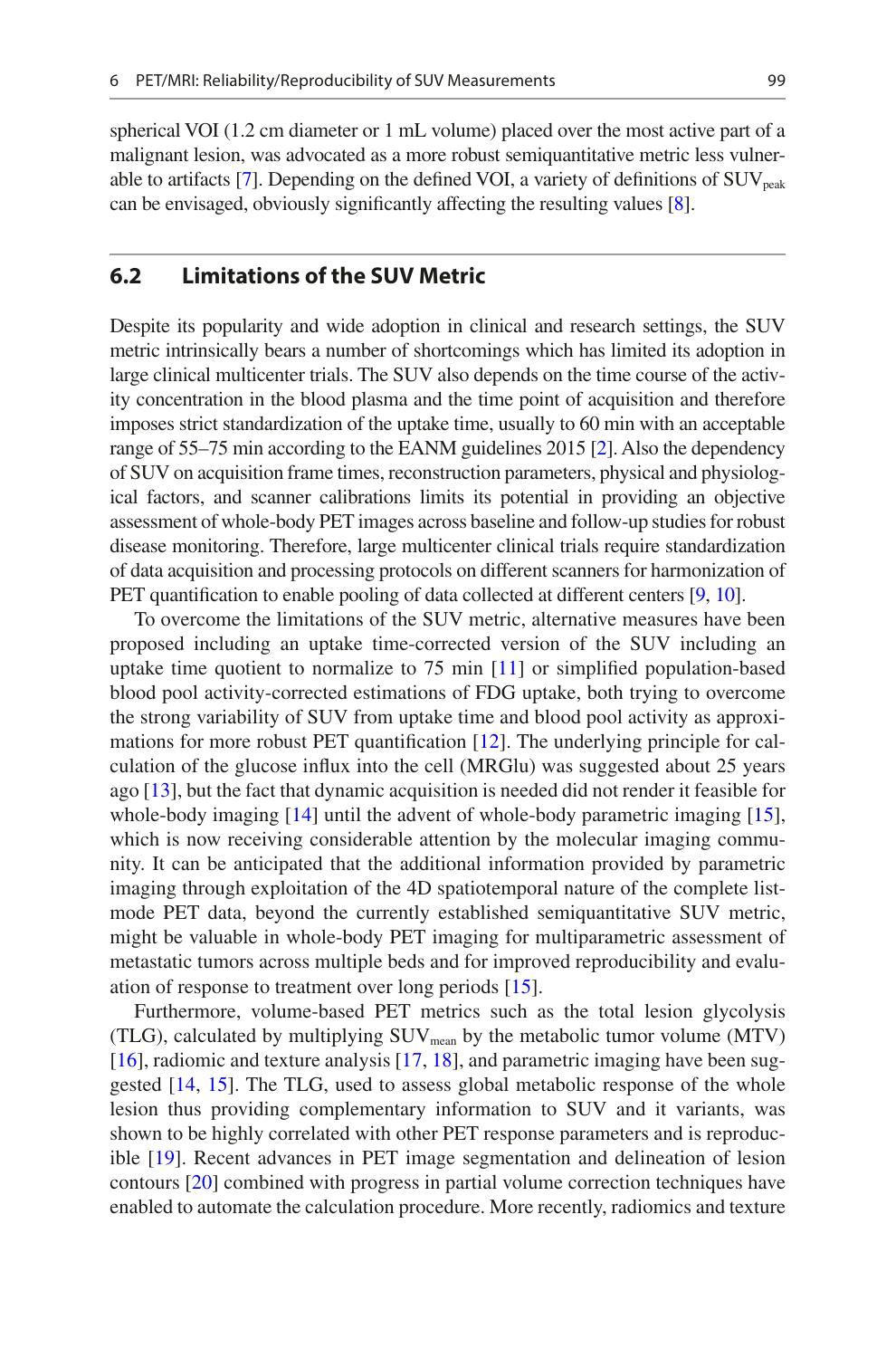analysis emerged as new promising approaches enabling to circumvent the limitations of the above described oversimplified approaches by providing additional features including intratumoral heterogeneity through advanced image processing techniques and knowledge in systems biology [\[17](#page-15-4), [18](#page-15-5)]. An increasing number of pioneering studies support the underlying assumptions of these hypotheses; however, further research and development efforts using large clinical databases are still required before these approaches can translate to valuable and reliable tools that can be adopted in the clinic.

## **6.3 Repeatability of SUV Measurements**

A number of studies investigated the reproducibility of multiple PET metrics including  $\text{SUV}_{\text{max}}$ ,  $\text{SUV}_{\text{mean}}$ , TLG, and MTV. All publications conclude that PET metrics are reproducible  $[21]$  $[21]$ , with an almost perfect interobserver agreement for  $\text{SUV}_{\text{max}}$ [\[22](#page-15-9), [23\]](#page-15-10). Furthermore, numerous studies showed that  $\text{SUV}_{\text{max}}$  has a prognostic value and correlates with progression-free and overall survival [[24,](#page-15-11) [25\]](#page-15-12). This led to the widespread use of  $\text{SUV}_{\text{max}}$  as predictive and prognostic value for oncology PET assessments supported by the recommendations of the European Association of Nuclear Medicine guidelines 1.0 for PET/CT [\[26](#page-15-13)]. Six years later, the updated version 2.0 still recommends reporting  $\text{SUV}_{\text{max}}$  with the addition of  $\text{SUV}_{\text{peak}}$  to quantify tumor activity.  $\text{SUV}_{\text{peak}}$  is using a 3D 1.2 cm diameter (and 1.0 mL volume) spherical VOI positioned such that the average value across all positions within the lesion is maximized [\[7](#page-14-6)]. This alternative measure of the highest activity within a tumor was introduced due to the major limitation of  $\text{SUV}_{\text{max}}$ , that is, the high variability introduced by the statistical noise associated with a single voxel analysis. As has been shown in phantom and dynamic patient studies, this statistical noise substantially impairs the repeatability of  $\text{SUV}_{\text{max}}$  [[27–](#page-15-14)[29\]](#page-15-15). Averaging the values of a number of voxels within a given VOI, as proposed by  $\text{SUV}_{\text{peak}}$  [\[30](#page-15-16), [31\]](#page-15-17), can reduce this noise and therefore increases the repeatability without significant reduction of reproducibility. Using  $\text{SUV}_{\text{peak}}$  rather than an averaged number of the hottest voxels in a VOI has the advantage of a standardized volume irrespective of reconstruction methods and voxel sizes. However, the absolute activity drops compared to an averaged number of the hottest voxels in a VOI since not all voxels within  $\text{SUV}_{\text{peak}}$  have a high activity, which might impair the discrimination between high-activity lesions [\[32](#page-15-18)].

#### **6.4 Clinical Relevance of the SUV**

The use of FDG PET for therapy response assessment and evaluation of tumor aggressiveness is increasing. Most publications using PERCIST 1.0 as the base for PET-based therapy response assessment for solid and nonsolid tumors are based on  $\text{SUV}_{\text{max}}$  or  $\text{SUV}_{\text{peak}}$  [\[7](#page-14-6), [33,](#page-15-19) [34\]](#page-15-20). PERCIST 1.0 suggested a cutoff at 30% increase for progressive disease and 30% decrease for partial remission, which is a slight increase in difference compared to the 25% according to the 1999 EORTC recommendation. A study comparing both evaluation systems for response assessment in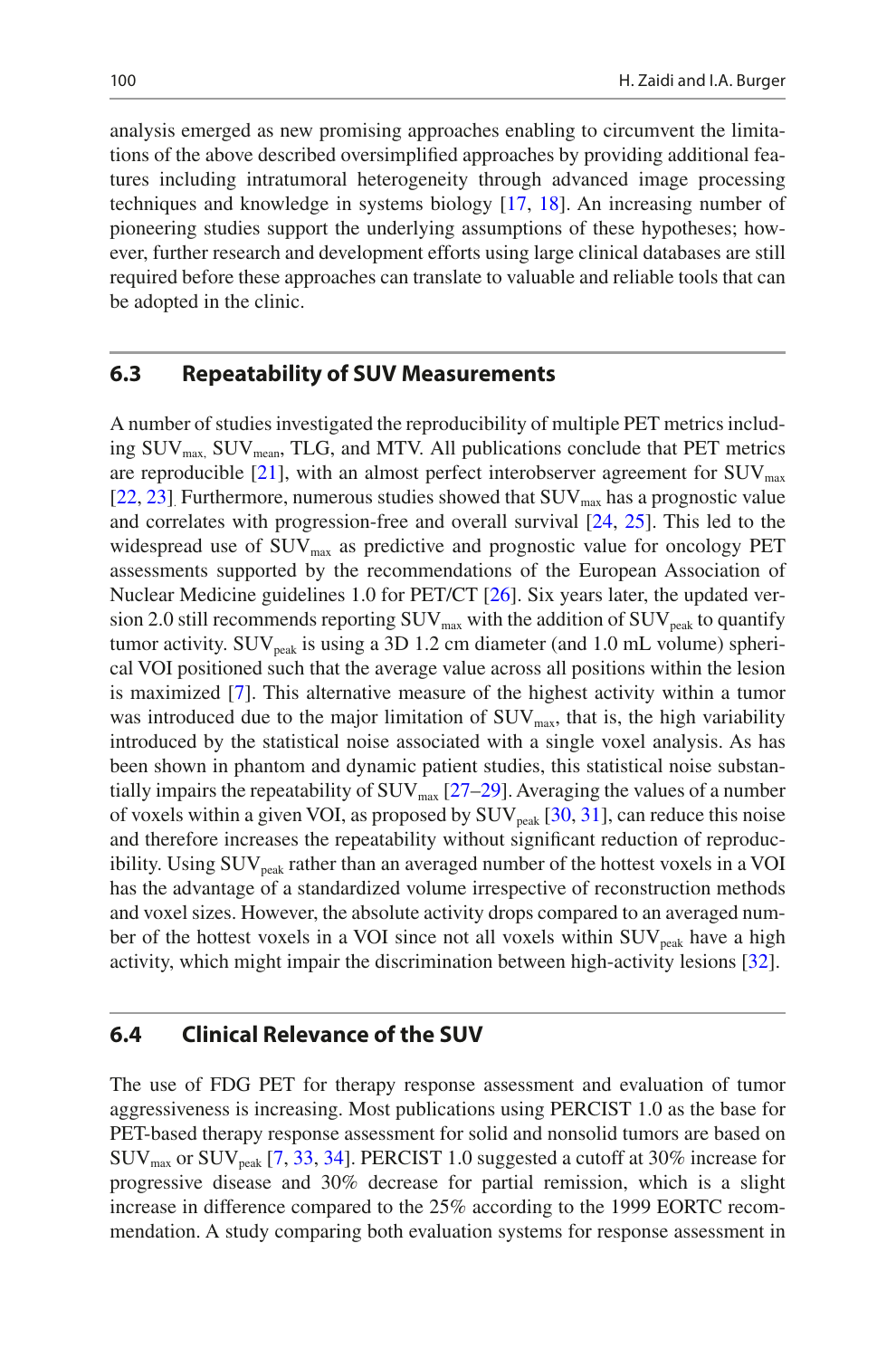metastatic colorectal cancer came to the conclusion that they were equivalent [\[35](#page-16-0)]; however, several studies comparing CT-based RECIST with FDG quantification found that PET was superior in predicting histopathological therapy response [\[36](#page-16-1), [37\]](#page-16-2), time to progression [\[38](#page-16-3)], or overall survival [[39\]](#page-16-4).

Besides the increasing use of FDG PET for therapy response assessment, baseline quantitative PET metrics are also increasingly used to predict outcome. Initially these were predominantly based on  $\text{SUV}_{\text{max}}$  [\[24,](#page-15-11) [25](#page-15-12), [40\]](#page-16-5). However, more and more publications come to the conclusion that volume-based PET metrics, such as MTV or TLG, are superior prognostic markers on baseline PET scans compared to  $\text{SUV}_{\text{max}}$  [[41](#page-16-6)[–43](#page-16-7)].

For cardiac FDG-PET evaluation, the absolute SUV values are less important than the relative difference within the cardiac wall using polar maps normalized to the peak activity. Here a direct comparison of the relative activity in the 20 cardiac segments between PET/CT and PET/MR showed an excellent correlation between both modalities that was even slightly improved for PET/MR with time-of-flight (TOF) capability (mean -1.3%) compared to non-TOF PET/MR (mean -2.1%) [\[44\]](#page-16-8).

Analog to cardiac PET, also quantification of neuro-PET is rather performed based on tumor-to-background (TBR) ratios than absolute SUV values. The first study comparing PET quantification between PET/CT and PET/MR was performed for 11C-methionine PET for gliomas and 68Ga-DOTATOC in meningiomas. The authors concluded that the computed TBR exhibited an excellent accordance between PET/MR and PET/CT systems, with a correlation coefficient of 0.98 and a mean relative error of 7.9% [[45\]](#page-16-9).

# **6.5 Clinical Studies Comparing SUV Measurements Between PET/CT and PET/MRI in Oncology**

Since the introduction of fully integrated PET/MR systems, multiple studies have been published comparing quantitative and qualitative results between PET/CT and PET/MR. In most of these studies, a same-day protocol with a single injection was performed. The majority had a significant difference in uptake time between PET/ CT (commonly injected 60 min after injection) and the secondary PET/MR scan (with uptake times from 135 min [[46\]](#page-16-10) up to 180 min [\[47](#page-16-11)]). Table [6.1](#page-5-0) summarizes results of studies comparing SUVs estimated on PET/CT and PET/MR images. Despite the sometimes large differences between uptake times, most studies came to the conclusion that there was a high positive correlation for all SUV quantification metrics between both exams and that most of the differences were due to the variance in uptake time between both scans [[44–](#page-16-8)[48,](#page-16-12) [50](#page-16-13), [51](#page-16-14), [53](#page-16-15), [54](#page-16-16), [57](#page-17-0), [59–](#page-17-1)[61,](#page-17-2) [64\]](#page-17-3). In only two studies, some scans were performed on the PET/MR scanner first [\[52](#page-16-17), [58\]](#page-17-4), and in two studies, all PET/MR scans were performed before PET/CT [[49,](#page-16-18) [56\]](#page-17-5). All other studies had a longer uptake time of 51–120 min (mean 81 min) for the PET/MR scans and showed a slight increase in SUV between both exams. Sher et al. performed 40 scans, 31 on the PET/MR system and 9 on the PET/CT first. They showed that SUV values were always higher on the second scan for malignant lesion further supporting that the observed difference in the other studies is rather due to the increasing uptake over time than different technology.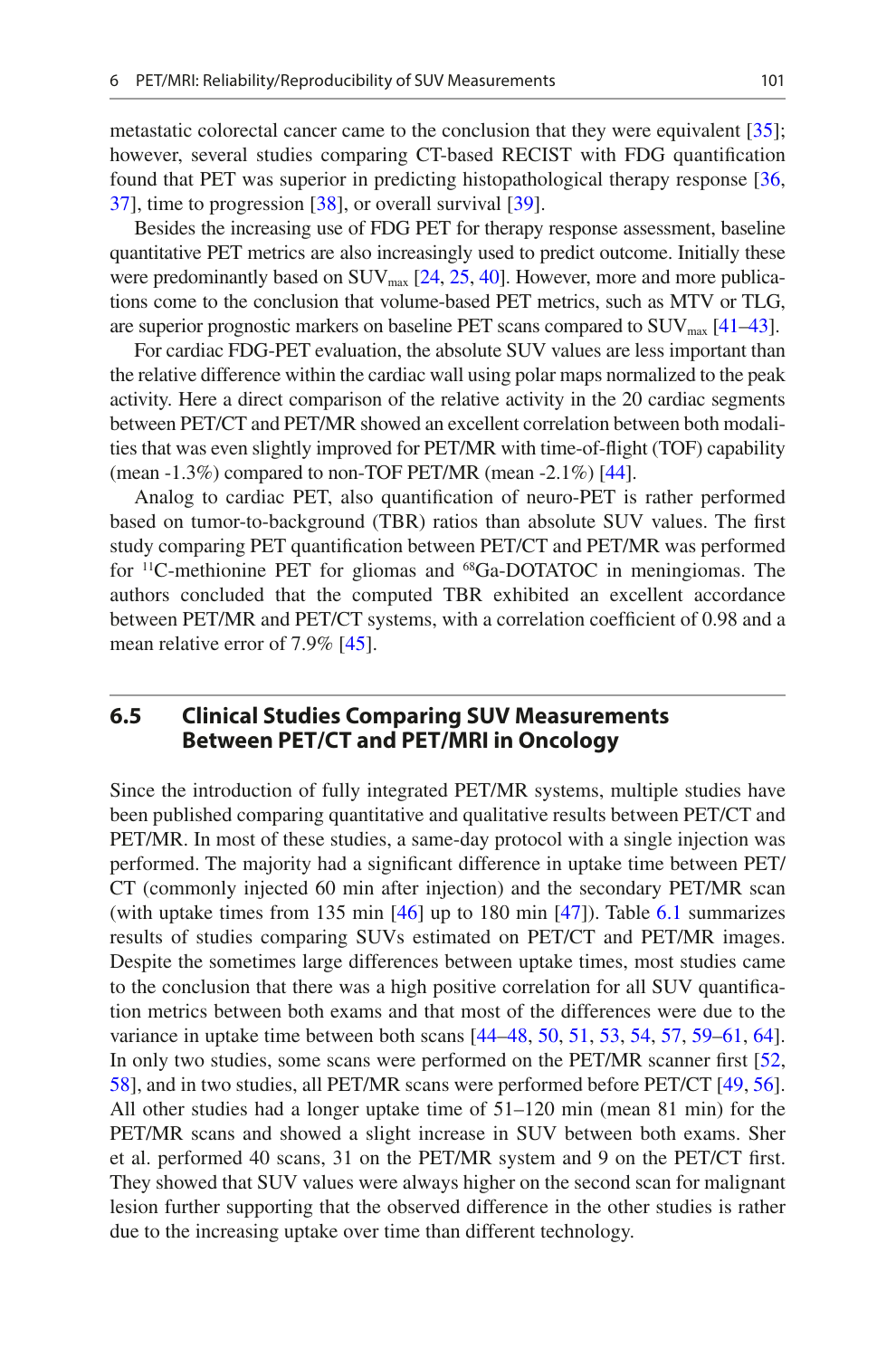<span id="page-5-0"></span>

|                          |            |               |                                                         |                   |                  | Table 6.1 Summary of results presented in the literature comparing SUVs estimated on PET/CT images to those measurements on PET/MR images |                        |                                           |                                                                                                                                                   |
|--------------------------|------------|---------------|---------------------------------------------------------|-------------------|------------------|-------------------------------------------------------------------------------------------------------------------------------------------|------------------------|-------------------------------------------|---------------------------------------------------------------------------------------------------------------------------------------------------|
| (reference)<br>Authors   |            | Year Journal  | Tracers                                                 | number<br>Patient | PET/CT uptake    | PET/MRI uptake                                                                                                                            | Indication             | Scanner                                   | Main conclusions                                                                                                                                  |
| Boss et al.<br>$[45]$    | 2010   JNM |               | <sup>68</sup> Ga-DOTATOC<br><sup>11</sup> C-methionine, | $\overline{10}$   | $60 \text{ min}$ | 90-120 min                                                                                                                                | tumors<br><b>Brain</b> | Biograph<br>mMR                           | excellent correlation<br>Tumor-to-reference<br>$(0.98)$ , with a mean<br>tissue ratios with<br>relative error of<br>7.9%                          |
| et al. [48]<br>Drzezga   | $2012$ JNM |               | PGH-H <sub>81</sub>                                     | 32                | 86 min           | 140 min                                                                                                                                   | Cancer<br>general      | Biograph<br>mMR                           | between mean SUV <sub>s</sub><br>PET/CT in lesions<br>background tissue<br>$(r = 0.92)$<br>on PET/MRI and<br>High correlation<br>$(r = 0.93)$ and |
| Varoquaux<br>et al. [49] | 2014       | <b>EJNMMI</b> | <b>DGH-H<sub>81</sub></b>                               | 32                | 146 min          | $85 \text{ min}$                                                                                                                          | Head and<br>neck       | Ingenuity TF $\operatorname{PET} /$<br>MR | both modalities, with<br>Excellent correlation<br>an underestimation<br>between SUVs on<br>compared to PET/<br>on PET/MRI as<br>5                 |
| et al. [50]<br>Kershah   | 2013       | MIB           | <b>DCI-H<sub>81</sub></b>                               | $\overline{4}$    | $66 \text{ min}$ | 117 min                                                                                                                                   | general<br>Cancer      | Ingenuity<br>TF PET/<br>MR                | SUV values obtained<br>from PET/CT, as the<br>High correlation for<br>compared to those<br>reference standard<br>from PET/MRI                     |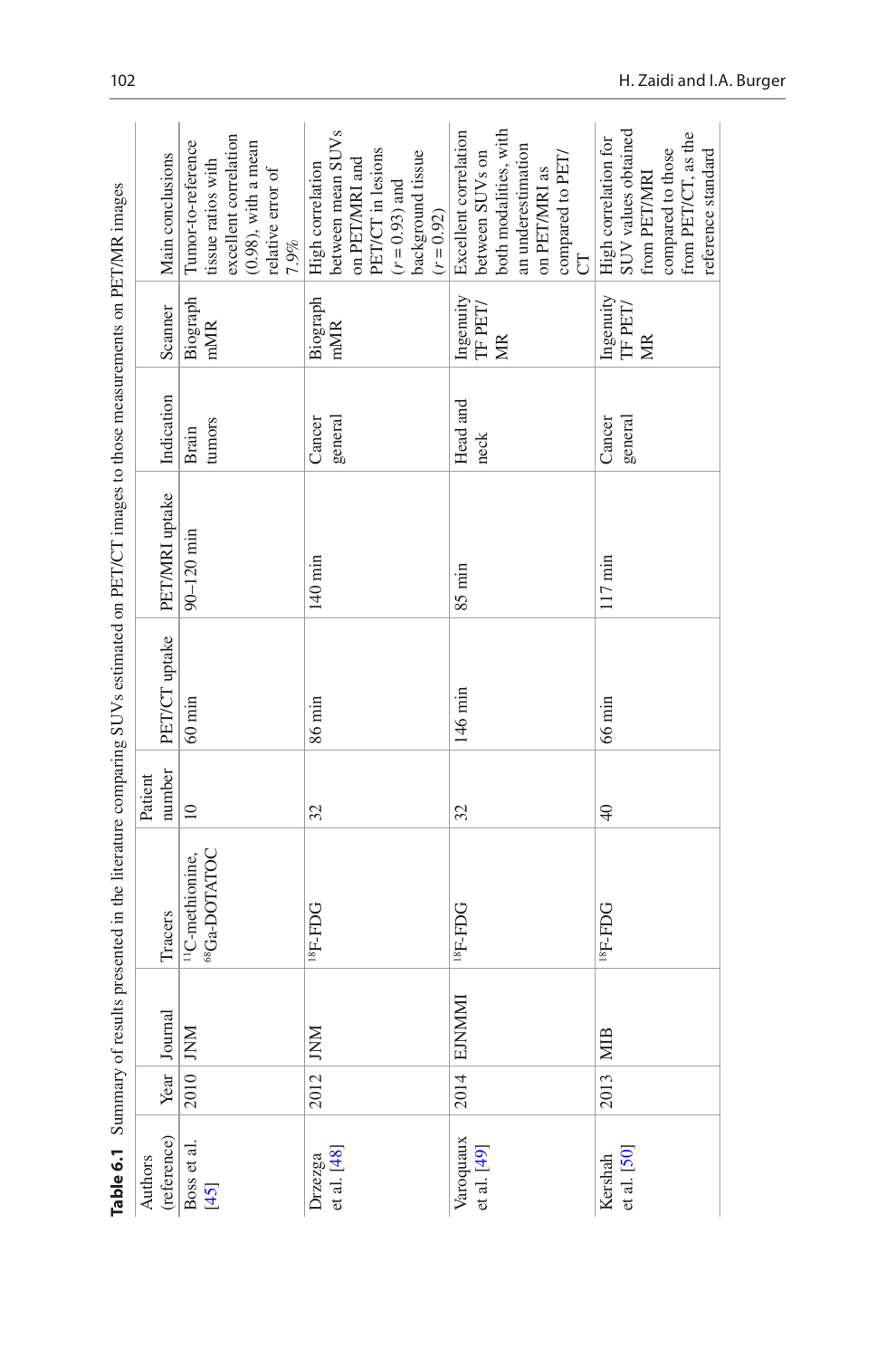| Wiesmüller<br>et al. [51]<br>et al. [52]<br>Oromich<br>et al. [53]<br>Schäfer<br>Afshar- | 2014<br>2014 | Radiology<br>2013 EJNMM<br><b>EJNMMMI</b> | <sup>18</sup> F-FDG, <sup>8</sup> F-FEC, <sup>43</sup><br><sup>68</sup> Ga-D-TATE<br><sup>68</sup> Ga-PSMA<br>PCH-H <sub>81</sub> | 20<br>$\overline{20}$ | 60 min/118 min <sup>3</sup> 128 min/63 min <sup>3</sup><br>$60 \min$<br>$60 \text{ min}$ | 140 min<br>$180 \text{ min}$ | Pediatrics<br>Prostate<br>general<br>Cancer<br>cancer | Biograph<br>Biograph<br>Biograph<br>mMR<br>mMR<br>mMR | Scatter correction on<br>and PET/MRI were<br>$13.1\%$ deviation of SUVs for bone<br>deviation for other<br>between PET/CT<br>quantification of<br>challenging and<br>demonstrated in<br>marrow and 5%<br>tracer uptake<br>Differences<br>statistically<br>significant<br>PETMRI<br>minor but<br>tissues |
|------------------------------------------------------------------------------------------|--------------|-------------------------------------------|-----------------------------------------------------------------------------------------------------------------------------------|-----------------------|------------------------------------------------------------------------------------------|------------------------------|-------------------------------------------------------|-------------------------------------------------------|---------------------------------------------------------------------------------------------------------------------------------------------------------------------------------------------------------------------------------------------------------------------------------------------------------|
| Al-Nabhani<br>et al. [46]                                                                | 2014 JNM     |                                           | 68Ga-D-TATE.<br>ISF-FECH<br><sup>18</sup> F-FDG,                                                                                  | 50                    | $56 \text{ min}$                                                                         | $135 \text{ min}$            | general<br>Cancer                                     | Biograph<br>mMR                                       | (continued)<br>direct comparison of<br>and PET/MRI needs<br>SUVs from PET/CT<br>correlation between<br>PET data on both<br>modalities were<br>to be conducted<br>similar with<br>mean SUV <sub>s</sub><br>carefully<br>significant                                                                      |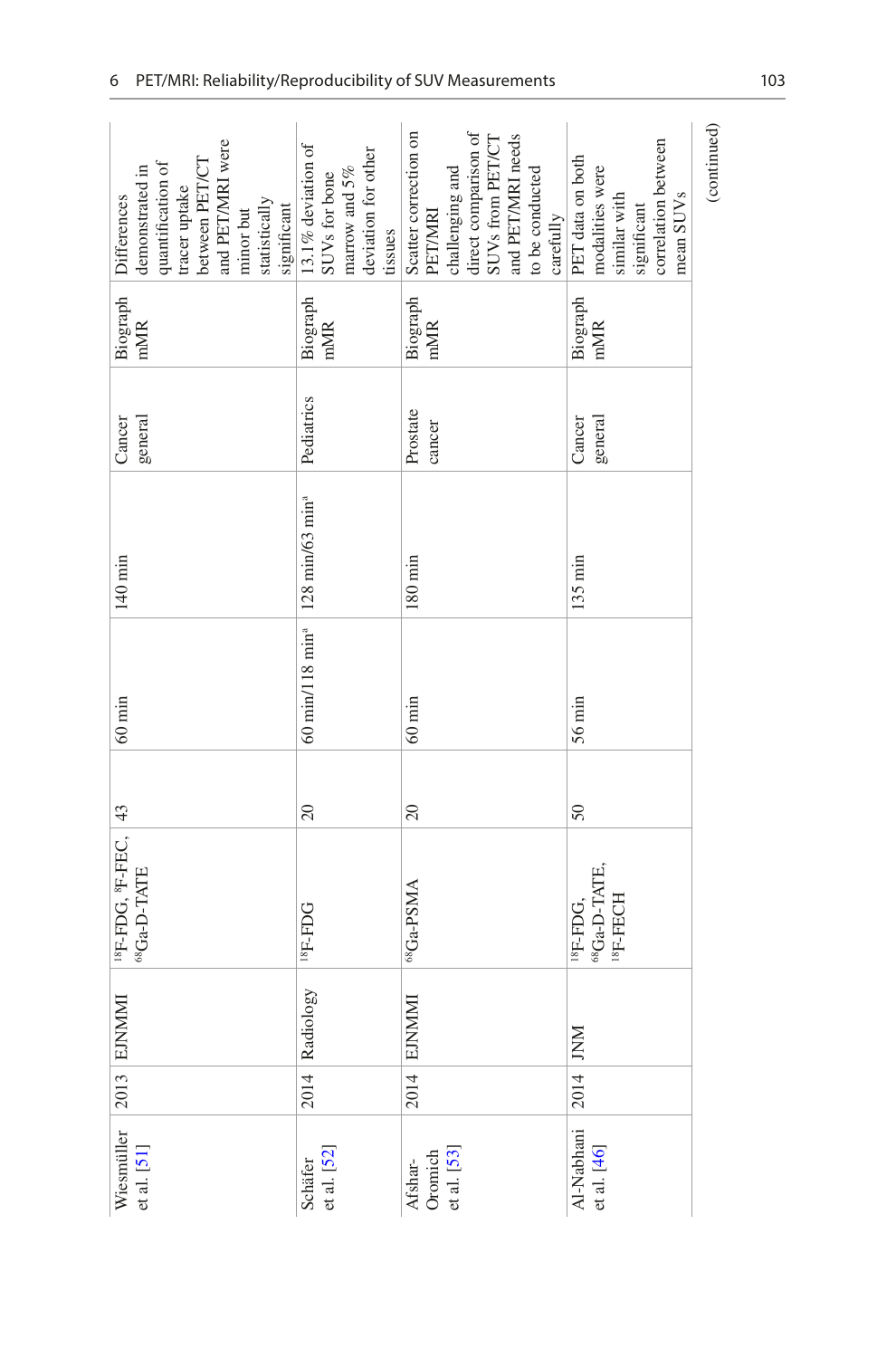| Authors                                |      |                    |                           |                 |                   |                              |                     |                                                                  |                                    |
|----------------------------------------|------|--------------------|---------------------------|-----------------|-------------------|------------------------------|---------------------|------------------------------------------------------------------|------------------------------------|
|                                        |      |                    |                           | Patient         |                   |                              |                     |                                                                  |                                    |
| (reference)                            |      | Year Journal       | Tracers                   | number          |                   | PET/CT uptake PET/MRI uptake | Indication          | Scanner                                                          | Main conclusions                   |
| Sachpekidis 2015 AJNMMI<br>et al. [54] |      |                    | <b>DCI+H<sub>81</sub></b> | $\overline{30}$ | $60 \text{ min}$  | $120$ min                    | myeloma<br>Multiple | Biograph<br>mMR                                                  | correlation between<br>Significant |
|                                        |      |                    |                           |                 |                   |                              |                     |                                                                  | the two techniques                 |
|                                        |      |                    |                           |                 |                   |                              |                     |                                                                  | was demonstrated,                  |
|                                        |      |                    |                           |                 |                   |                              |                     |                                                                  | despite the                        |
|                                        |      |                    |                           |                 |                   |                              |                     |                                                                  | statistically                      |
|                                        |      |                    |                           |                 |                   |                              |                     |                                                                  | significant                        |
|                                        |      |                    |                           |                 |                   |                              |                     |                                                                  | differences in                     |
|                                        |      |                    |                           |                 |                   |                              |                     |                                                                  | lesional SUV <sub>s</sub>          |
|                                        |      |                    |                           |                 |                   |                              |                     |                                                                  | between PET/CT                     |
|                                        |      |                    |                           |                 |                   |                              |                     |                                                                  | and PET/MRI                        |
| Queiroz                                |      | One<br>$2015$ PLoS | <b>DGH-H<sub>81</sub></b> | 75              | na                | na                           | Cancer              | <b>SIGNA</b>                                                     | TOF-PET/MRI                        |
| et al. [55]                            |      |                    |                           |                 |                   |                              | general             | <b>PET/MR</b>                                                    | device requires                    |
|                                        |      |                    |                           |                 |                   |                              |                     |                                                                  | significantly less                 |
|                                        |      |                    |                           |                 |                   |                              |                     |                                                                  | activity to generate               |
|                                        |      |                    |                           |                 |                   |                              |                     |                                                                  | PET images with                    |
|                                        |      |                    |                           |                 |                   |                              |                     |                                                                  | good-to-excellent                  |
|                                        |      |                    |                           |                 |                   |                              |                     |                                                                  | image quality                      |
|                                        | 2015 | <b>AJR</b>         | <b>DCH-H<sub>81</sub></b> | 35              | $108 \text{ min}$ | $61 \text{ min}$             | Pediatrics          | $\begin{array}{l} \text{Ingenuity}\\ \text{TF PET/} \end{array}$ | Good correlation for               |
| Lyons et al.<br>[56]                   |      |                    |                           |                 |                   |                              |                     |                                                                  | SUV on both                        |
|                                        |      |                    |                           |                 |                   |                              |                     | МR                                                               | modalities, PET/                   |
|                                        |      |                    |                           |                 |                   |                              |                     |                                                                  | MRI underestimated                 |
|                                        |      |                    |                           |                 |                   |                              |                     |                                                                  | SUV compared with                  |
|                                        |      |                    |                           |                 |                   |                              |                     |                                                                  | PET/CT                             |

Table 6.1 (continued) **Table 6.1** (continued)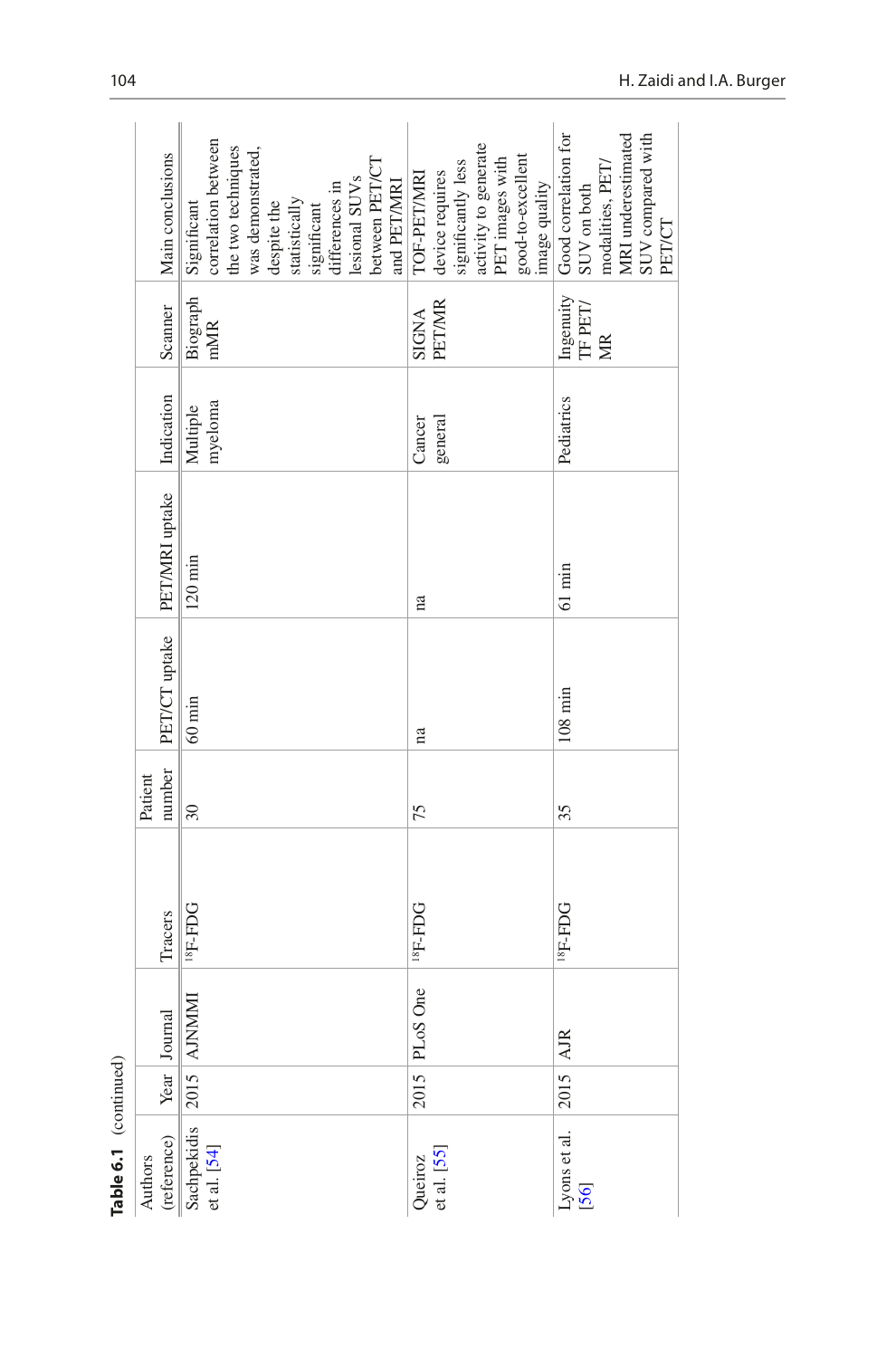|                                                                                                                                                                           |                                                                                                      |                                                                                                                         |                                                                                                                          | (continued) |
|---------------------------------------------------------------------------------------------------------------------------------------------------------------------------|------------------------------------------------------------------------------------------------------|-------------------------------------------------------------------------------------------------------------------------|--------------------------------------------------------------------------------------------------------------------------|-------------|
|                                                                                                                                                                           |                                                                                                      |                                                                                                                         |                                                                                                                          |             |
| without TOF showed<br>tracer uptake (-2.08<br>PET/MRI with and<br>underestimation of<br>compared to PET/<br>respectively),<br>and $-1.29\%,$<br>minimal<br>$\overline{C}$ | values were higher<br>The mean $\mathrm{SUV}_{\max}$<br>in PET/MRI than<br>PET/CT for all<br>lesions | with PET/CT, but the<br>strongly correlated<br>interchangeable<br>SUV <sub>s</sub> were not<br>quantification<br>PETMRI | was linear in lymph<br>and PET/CT SUV <sub>s</sub><br>between PET/MRI<br>nodes and bone<br>The correlation<br>metastases |             |
|                                                                                                                                                                           |                                                                                                      |                                                                                                                         |                                                                                                                          |             |
| <b>PET/MR</b><br>SIGNA                                                                                                                                                    | <b>PET/MR</b><br>SIGNA                                                                               | $\begin{array}{l} \text{Ingenuity}\\ \text{TF PET/} \end{array}$<br>MR                                                  | Biograph<br>mMR                                                                                                          |             |
|                                                                                                                                                                           |                                                                                                      |                                                                                                                         |                                                                                                                          |             |
| Cardiac                                                                                                                                                                   | general<br>Cancer                                                                                    | lymphoma<br>Pediatric                                                                                                   | Prostate<br>cancer                                                                                                       |             |
|                                                                                                                                                                           |                                                                                                      |                                                                                                                         |                                                                                                                          |             |
|                                                                                                                                                                           |                                                                                                      |                                                                                                                         |                                                                                                                          |             |
| $106 \min$                                                                                                                                                                | 161 min                                                                                              | 90 min/132 min <sup>b</sup> 71 min/124 min                                                                              | $180 \text{ min}$                                                                                                        |             |
|                                                                                                                                                                           |                                                                                                      |                                                                                                                         |                                                                                                                          |             |
|                                                                                                                                                                           |                                                                                                      |                                                                                                                         |                                                                                                                          |             |
| $60 \text{ min}$                                                                                                                                                          | 74 min                                                                                               |                                                                                                                         | $60 \text{ min}$                                                                                                         |             |
| 23                                                                                                                                                                        | 36                                                                                                   | $\overline{4}$                                                                                                          | 26                                                                                                                       |             |
|                                                                                                                                                                           |                                                                                                      |                                                                                                                         |                                                                                                                          |             |
|                                                                                                                                                                           |                                                                                                      |                                                                                                                         |                                                                                                                          |             |
| 18F-FDG                                                                                                                                                                   | <b>DGH-H<sub>81</sub></b>                                                                            | <b>DCH-H<sub>81</sub></b>                                                                                               | 68Ga-PSMA                                                                                                                |             |
|                                                                                                                                                                           |                                                                                                      |                                                                                                                         |                                                                                                                          |             |
|                                                                                                                                                                           | Med                                                                                                  |                                                                                                                         |                                                                                                                          |             |
| 2015 EJNMMI                                                                                                                                                               | 2015 Clin Nucl                                                                                       | $2016$ $\text{AJB}$                                                                                                     | 2016 EJNMMI                                                                                                              |             |
|                                                                                                                                                                           |                                                                                                      |                                                                                                                         |                                                                                                                          |             |
| et al. [44]<br>Vontobel                                                                                                                                                   | Iagaru et al.<br>[57]                                                                                | Sher et al.<br>[58]                                                                                                     | et al. [47]<br>Freitag                                                                                                   |             |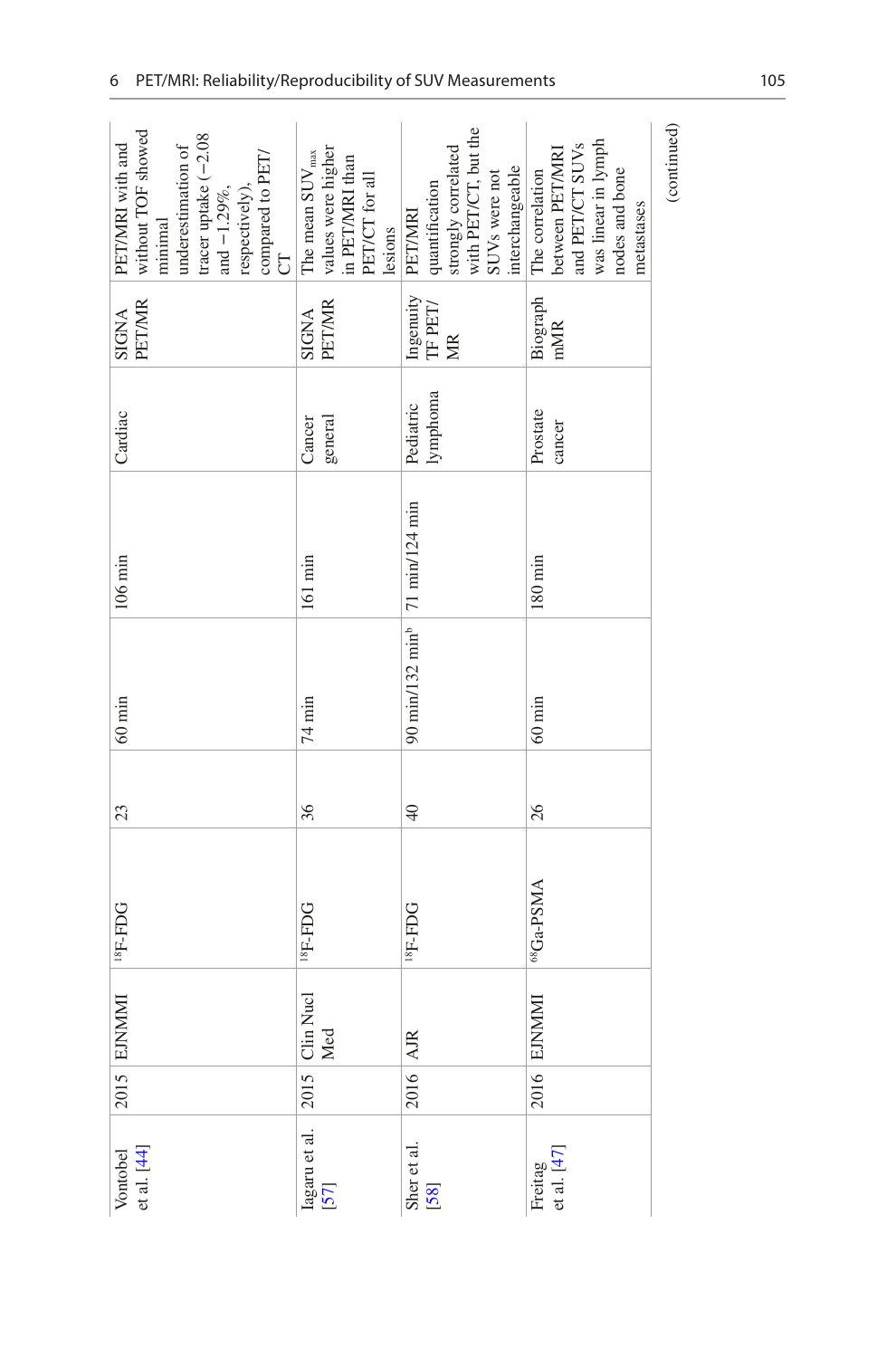| Table 6.1 (continued)   |      |                 |                           |                   |                  |                   |                      |                                                     |                                                                                                                                                                                                                         |
|-------------------------|------|-----------------|---------------------------|-------------------|------------------|-------------------|----------------------|-----------------------------------------------------|-------------------------------------------------------------------------------------------------------------------------------------------------------------------------------------------------------------------------|
| (reference)<br>Authors  |      | Year Journal    | Tracers                   | number<br>Patient | PET/CT uptake    | PET/MRI uptake    | Indication           | Scanner                                             | Main conclusions                                                                                                                                                                                                        |
| Sawicki<br>et al. [59]  |      | 2016 JNM        | <b>DCI-H<sub>81</sub></b> | 121               | $61 \text{ min}$ | $113 \text{ min}$ | Pulmonary<br>nodules | Biograph<br>mMR                                     | and characterization<br>Lesion size, SUV,<br>correlate strongly<br>between the two<br>modalities                                                                                                                        |
| et al. [60]<br>Atkinson | 2016 | Abdom<br>Radiol | <b>DCI-H<sub>81</sub></b> | 18                | $60 \text{ min}$ | na                | Lymphoma             | Biograph<br>mMR                                     | lesion detection rate<br>correlation. Similar<br>SUV values were<br>comparable with<br>high positive                                                                                                                    |
| Xin et al.<br>[61]      | 2016 | Radiol<br>Eur   | <b>DCI-H<sub>81</sub></b> | 45                | $64 \text{ min}$ | $170 \text{ min}$ | Abdominal/<br>pelvic | Ingenuity $\mathop{\rm TFF}\nolimits$<br><b>NIK</b> | modalities in terms<br>of $\text{SUV}_{\text{max}}$ and<br>$\text{SUV}_{\text{mean}}$ in focal<br>High correlation<br>between the two<br>lesions                                                                        |
| Karlberg<br>et al. [62] | 2016 | EJNMMI<br>Phys  | <b>DCI-H<sub>81</sub></b> | Phantom           | na               | na                | na                   | Biograph<br>mMR                                     | sensitivity are higher<br>MRI. Differences in<br>challenging settings.<br>PET/CT<br>performance better<br>mage quality are<br>most evident for<br>owing to TOF<br>NECRs and<br>for $\operatorname{PET} /$<br>capability |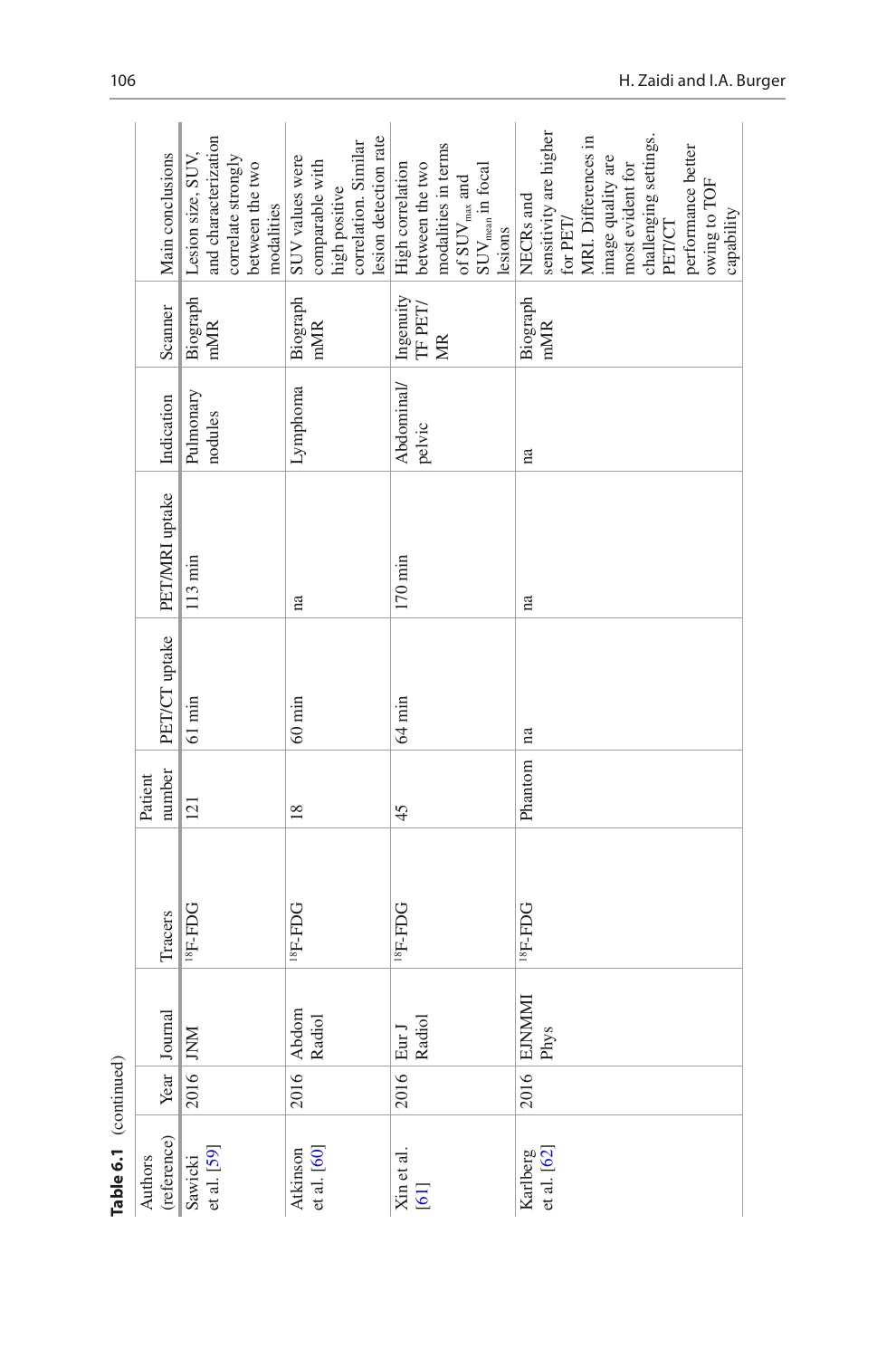| overestimation close<br>deviations generally<br>Jnderestimations in<br>to the lung can be<br>Biograph   MRI-based AC is<br>accurate in most<br>the bone and<br>pronounced<br>tissues (SUV<br>$10\%$ ). | significantly with a<br>coefficient of 0.84<br>$\mathrm{SUV}_{\rm max}$ correlated<br>correlation | Excellent correlation<br>lesions on PET/MRI<br>all body regions and<br>and PET/CT, across<br>between SUVs in<br>in all tumor types<br>studied |
|--------------------------------------------------------------------------------------------------------------------------------------------------------------------------------------------------------|---------------------------------------------------------------------------------------------------|-----------------------------------------------------------------------------------------------------------------------------------------------|
| mMR                                                                                                                                                                                                    | Biograph<br>mMR                                                                                   | Biograph<br>mMR                                                                                                                               |
| general<br>Cancer                                                                                                                                                                                      | Lymphoma                                                                                          | general<br>Cancer                                                                                                                             |
| na                                                                                                                                                                                                     | $136 \text{ min}$                                                                                 | 116 min                                                                                                                                       |
| na                                                                                                                                                                                                     | $64 \text{ min}$                                                                                  | $63 \text{ min}$                                                                                                                              |
| 66                                                                                                                                                                                                     | 68                                                                                                | 100                                                                                                                                           |
| <sup>58</sup> Ga-DOTATATE,<br><sup>1</sup> C-choline<br><sup>18</sup> F-FDG,                                                                                                                           | PGH-H <sub>81</sub>                                                                               | <b>DGH-H<sub>81</sub></b>                                                                                                                     |
| $\overline{Q}$<br>2016 Invest<br>Rad                                                                                                                                                                   | Clin Nucl<br>Med                                                                                  | Clin Nucl<br>Med                                                                                                                              |
|                                                                                                                                                                                                        | 2017                                                                                              | 2017                                                                                                                                          |
| Seith et al.<br>[63]                                                                                                                                                                                   | Afaq et al.<br>$\left[ 64\right]$                                                                 | Law et al.<br>[65]                                                                                                                            |

 $^{\rm a} \rm{In}$  four patients PET/MRI scans were performed before PET/CT  $^{\rm b} \rm{For}$  nine scans PET/CT before PET/MRI aIn four patients PET/MRI scans were performed before PET/CT bFor nine scans PET/CT before PET/MRI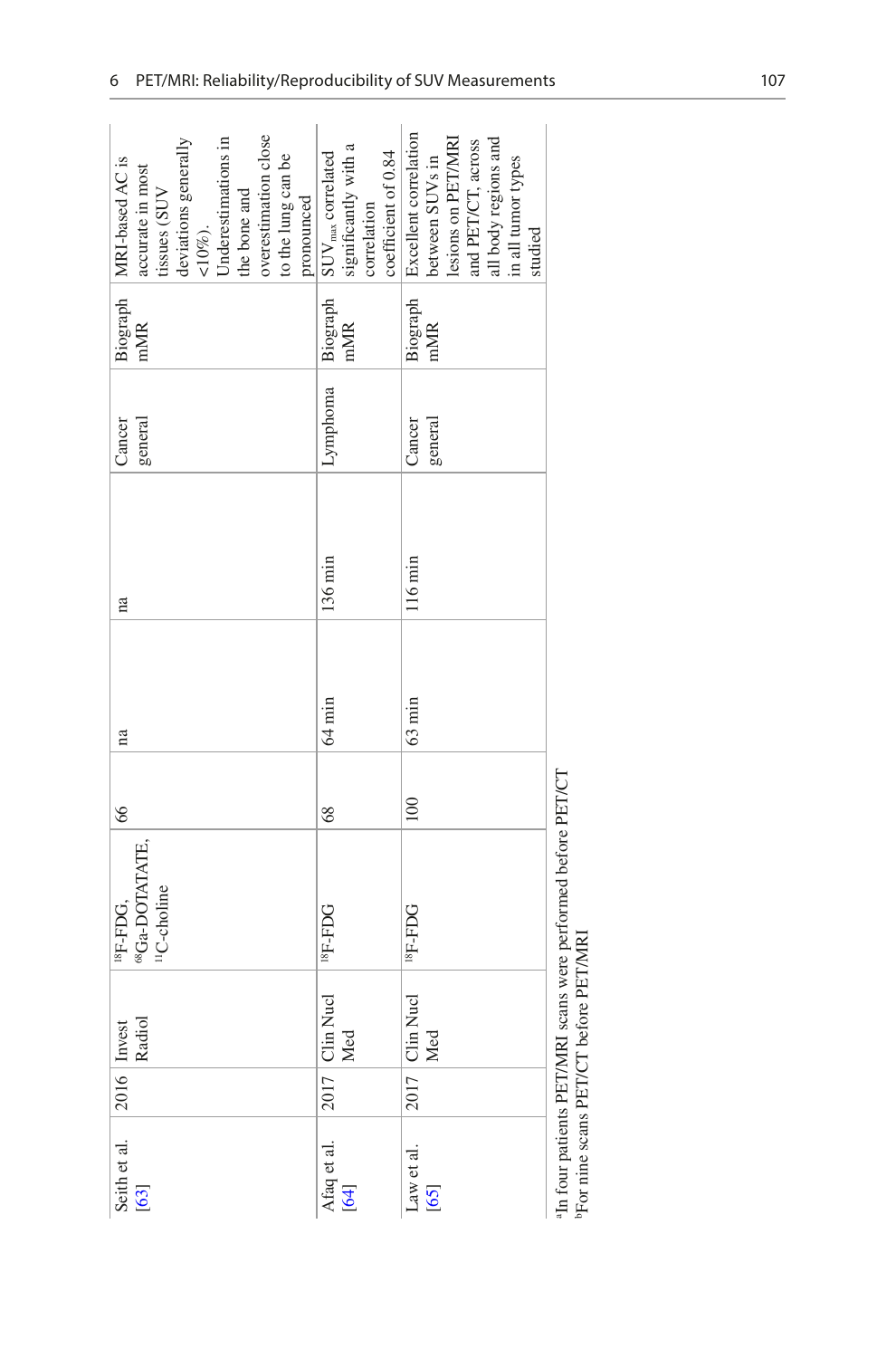To investigate the influence of MR-based attenuation correction (AC) on absolute SUV, Seith et al. used the same PET dataset from an integrated PET/MR scanner and reconstructed it either with the tissue segmentation-based MRAC μ-map or the CTAC μ-map using a nonrigid registration of the CT to the MR-based μ-map. They showed that MR-based AC is very accurate in most tissues with SUV deviations of generally <10%. A systematic underestimation of SUV was only present in the bones, while some lesions close to the lung were overestimated [\[63](#page-17-9)]. These results are in line with earlier published simulation data showing a significant decrease of up to 30% in sclerotic lesion, after subtraction of all voxels with bone density from the CTAC  $\mu$ -map (Fig. [6.3](#page-13-0)) [\[38](#page-16-3)].

A quantitative phantom study comparing image quality between TOF PET/CT (Siemens Biograph mCT) and non-TOF PET/MR (Siemens Biograph mMR) showed that the spatial resolution was similar for the two systems. Average sensitivity was higher for the mMR (13.3 kcps/MBq) compared to the mCT system (10.0 kcps/MBq), and peak noise equivalent count rate (NECR) was slightly higher for the mMR (196 kcps @ 24.4 kBq/mL) compared to the mCT (186 kcps @ 30.1 kBq/mL). Highest hot contrast for the smallest sphere (10 mm) was achieved with the combination of TOF and PSF on the mCT compared to the mMR. Overall the differences between both systems were mainly due to the TOF possibility on the mCT, which resulted in an overall better image quality, especially for the more challenging settings with higher background activity and small uptake volumes [[62\]](#page-17-8). For the fully integrated PET/MR scanner with TOF, only a few studies were published comparing PET quantification on PET/CT and PET/ MR until today [[44,](#page-16-8) [55](#page-17-6), [57\]](#page-17-0). A prospective trial comparing TOF PET/CT (Discovery D 690 PET/CT, GE Healthcare) and TOF PET/MR (SIGNA PET/MR) in 75 patients based on phantom NECR curves investigated the potential dose reduction for PET/MR with equivalent image quality. They concluded that a reduction of FDG activity of slightly more the 50% can be achieved thanks to improvements in detector geometry and technologies [[55](#page-17-6)].

#### **6.6 Reliability of SUV Measurements in PET/MRI**

The challenges faced by quantitative PET/CT imaging have been investigated since the commercial availability of this technology more than 15 years ago, and several professional societies established committees and task groups (e.g., QIBA/RSNA, CQIE/ACRIN, QIN/AAPM, etc.) to support and promote the use of quantitative imaging biomarkers in the context of cancer staging and therapy response assessment. The deployment of hybrid PET/MRI in the clinic poses new challenges and additional difficulties to enable reliable, quantitative imaging biomarkers. The primary challenge is the lack of a robust MRI-guided attenuation correction particularly in whole-body imaging. Furthermore, partial volume and motion correction need to be considered to produce artifact-free and quantitative PET images, with robust and reliable quantitative indices for routine application and advanced tools for clinical and research applications. The bulk of quantitative PET/MRI research to date focused on addressing the challenges of MRI-guided PET attenuation correction. Three categories of MRI-guided attenuation correction techniques have emerged [[66\]](#page-17-11). This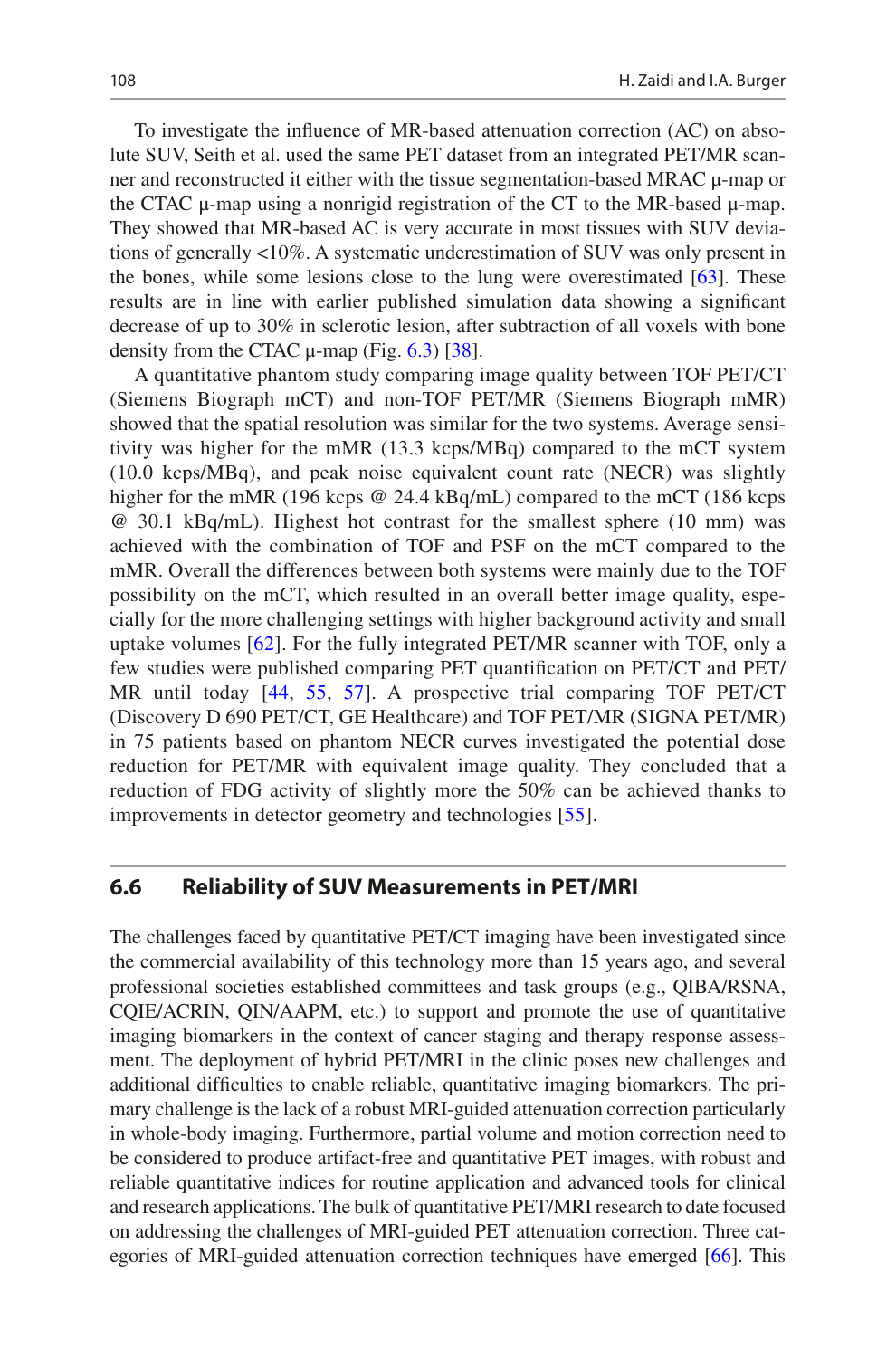includes (1) segmentation-based approaches, which segment MR images into different tissue classes and assign predefined attenuation coefficients to each class, (2) atlas-based and machine learning techniques in which co-registered MR-CT Atlas pairs are used to derive a pseudo-CT image or to learn a mapping function that predicts the pseudo-CT from actual patient's MRI, and (3) the recently revisited joint emission and attenuation reconstruction algorithms or maximum likelihood reconstruction of attenuation and activity (MLAA), in which the attenuation map is estimated from emission or transmission data. Figure [6.2](#page-12-0) shows a representative clinical FDG brain PET study comparing various attenuation correction strategies.

Segmented MRI-guided attenuation correction widely used on commercial PET/MRI systems suffers the lack of bones in the derived attenuation map, which induces underestimation of the SUV in the corresponding regions within or close

<span id="page-12-0"></span>

**Fig. 6.2** Representative clinical FDG brain PET study showing from left to right: (top row) PET, MR, and CT images used as reference for evaluation, (middle row) attenuation maps derived using different attenuation correction approaches including segmented MRI, Atlas-guided, and maximum likelihood reconstruction of attenuation and activity (MLAA) technique, (bottom row) corresponding reconstructed PET images. Note the limitations of segmented MRI-based approach which ignores the skull and air cavities. The Atlas-based approach better matches the patient's CT image, clearly outperforming the MLAA algorithm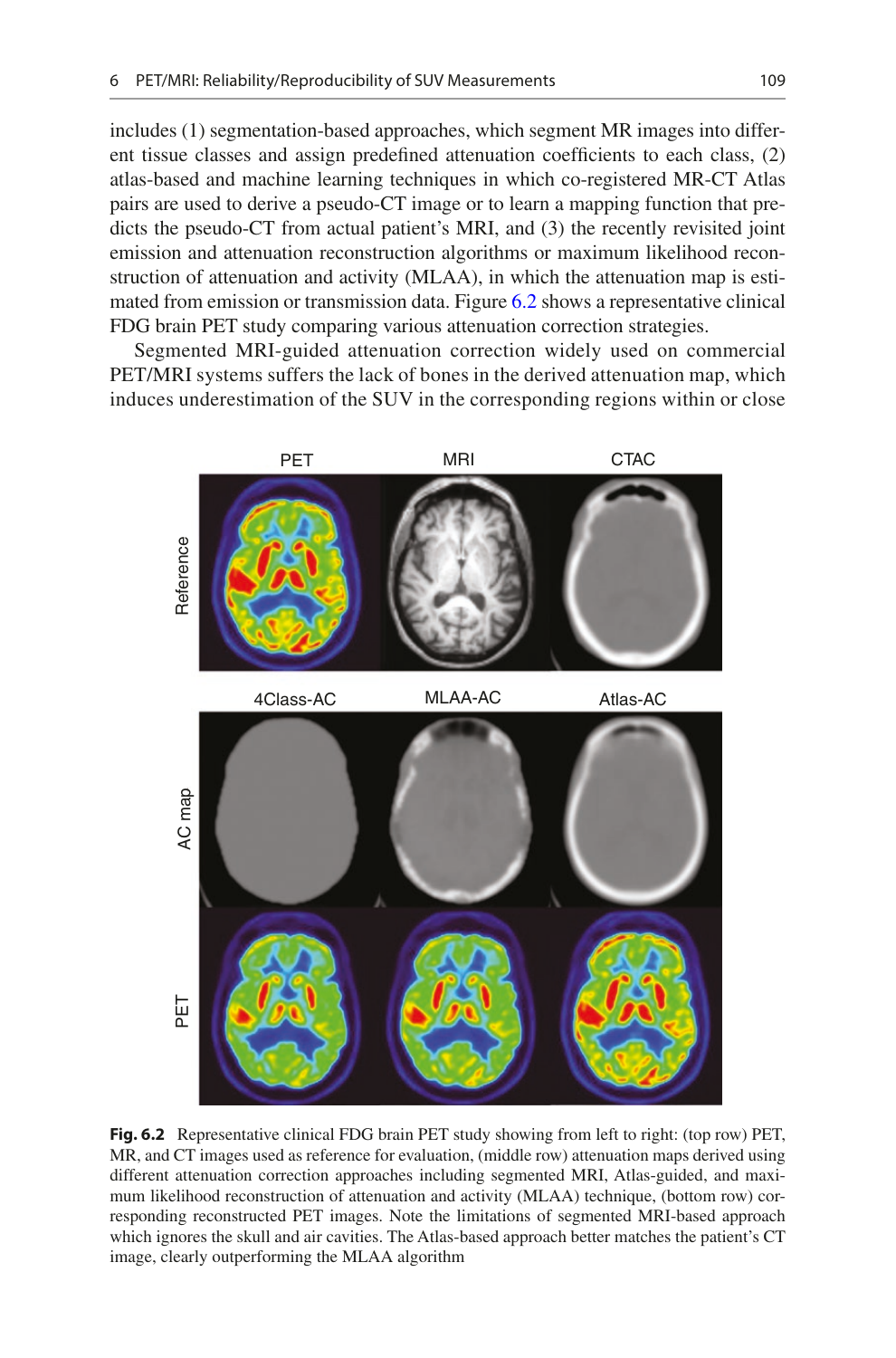to the bones on PET images (Fig. [6.3](#page-13-0)) [\[67,](#page-17-12) [68\]](#page-17-13). Likewise, metal artifacts can lead to substantial signal voids and underestimation of SUV. This can be compensated by exploiting TOF reconstruction [[69,](#page-17-14) [70](#page-17-15)], which was shown to reduce the SUV bias compared to non-TOF-PET emission data [[71](#page-17-16), [72](#page-17-17)]. Further improvement is possible with the joint emission-transmission reconstruction algorithm which showed promise in the correction of metal susceptibility artifacts by estimating the high attenuation coefficients of metallic implants [[73](#page-17-18)]. Furthermore, the development of appropriate MR sequences, such as multi-acquisition variableresonance image combination (MAVRIC) [\[74\]](#page-17-19), can reduce metal artifacts. An additional complexity arises from the attenuation and scattering of annihilation photons by objects present in the field of view, which may also induce SUV underestimation if not accounted for. This includes patient's bed, MRI radiofrequency body or surface coils, and patient positioning aids [[66](#page-17-11)]. Transmission or CT scanning-based predetermination of attenuation maps for rigid objects (bed, body coils, etc.) and nonrigid registration of templates of flexible objects (surface coils) [[75](#page-17-20)] is currently used to account for the additional attenuation from these items. Joint reconstruction of emission and transmission images was purportedly promoted as potential approach enabling to estimate the attenuation maps of these objects. However, the performance of this approach for recovering objects lacking support from emission data remains to be demonstrated in clinical setting.

# **6.7 Summary**

<span id="page-13-0"></span>Objective quantification of PET tracer uptake is gaining significance with the increasing use of PET as a prognostic biomarker for therapy response assessment. Ease of use, availability, as well as excellent reproducibility and correlation with



**Fig. 6.3** Relative difference between PET images reconstructed with and without considering bony structures on CTAC attenuation map with the corresponding axial CT image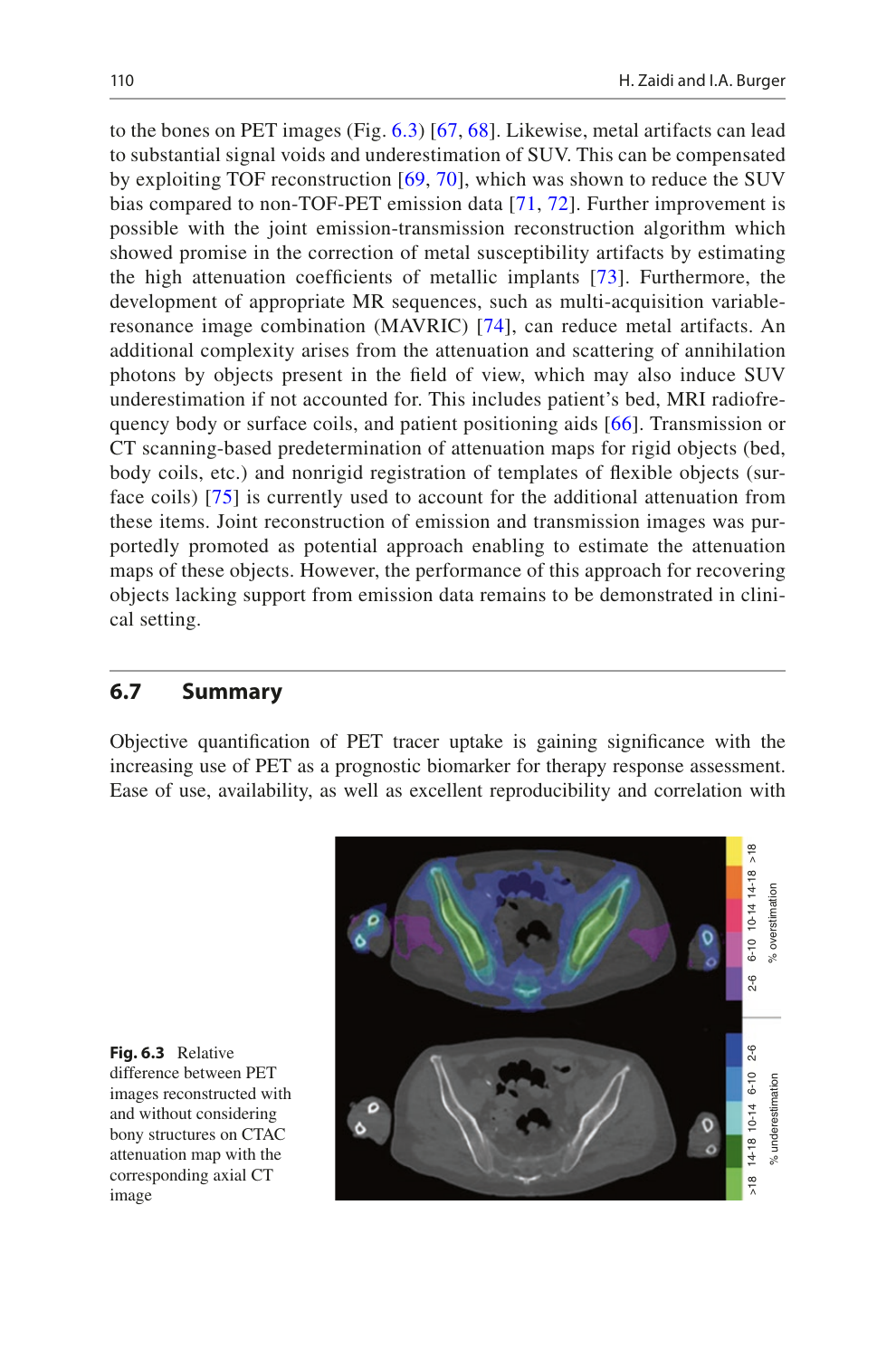tumor aggressiveness lead to widespread use of  $\text{SUV}_{\text{max}}$  for tumor assessment, despite its well-known limitations, such as high variability with uptake time, blood pool activity, and limited repeatability.

With PET/MRI as a new hybrid modality being now commercially available, additional challenges are faced for reliable PET quantification. Although numerous studies showed an overall high correlation among SUV measurements between PET/CT and PET/MR, impaired attenuation correction due to the missing density of bone and metal implants can substantially affect SUV values within the bones and adjacent structures. More research and development efforts are required to improve MRI-based attenuation correction using machine learning algorithms to create a pseudo-CT or through advanced priors for joint estimation of emission, and attenuation using TOF-PET data to correct the attenuation map is currently ongoing and will further improve reliable PET quantification for PET/MRI.

**Acknowledgments** This work was supported by the Swiss National Science Foundation under Grant SNSF 31003A-149957 and the Swiss Cancer Research Foundation under Grant KFS-3855-02-2016.

#### **References**

- <span id="page-14-0"></span>1. Basu S, Zaidi H, Houseni M, et al. Novel quantitative techniques for assessing regional and global function and structure based on modern imaging modalities: implications for normal variation, aging and diseased states. Semin Nucl Med. 2007;37:223–39.
- <span id="page-14-1"></span>2. Boellaard R, Delgado-Bolton R, Oyen WJ, et al. FDG PET/CT: EANM procedure guidelines for tumour imaging: version 2.0. Eur J Nucl Med Mol Imaging. 2015;42:328–54.
- <span id="page-14-2"></span>3. Huang SC. Anatomy of SUV. Standardized uptake value. Nucl Med Biol. 2000;27:643–6.
- <span id="page-14-3"></span>4. Pierce LA II, Elston BF, Clunie DA, Nelson D, Kinahan PE. A digital reference object to analyze calculation accuracy of PET standardized uptake value. Radiology. 2015;277:538–45.
- <span id="page-14-4"></span>5. Zasadny KR, Wahl RL. Standardized uptake values of normal tissues at PET with 2-[fluorine-18]-fluoro-2-deoxy-D-glucose: variations with body weight and a method for correction. Radiology. 1993;189:847–50.
- <span id="page-14-5"></span>6. Kim CK, Gupta NC, Chandramouli B, Alavi A. Standardized uptake values of FDG: body surface area correction is preferable to body weight correction. J Nucl Med. 1994;35:164–7.
- <span id="page-14-6"></span>7. Wahl RL, Jacene H, Kasamon Y, Lodge MA. From RECIST to PERCIST: evolving considerations for PET response criteria in solid tumors. J Nucl Med. 2009;50:122S–150.
- <span id="page-14-7"></span>8. Vanderhoek M, Perlman SB, Jeraj R. Impact of the definition of peak standardized uptake value on quantification of treatment response. J Nucl Med. 2012;53:4–11.
- <span id="page-14-8"></span>9. Boellaard R. Optimisation and harmonisation: two sides of the same coin? Eur J Nucl Med Mol Imaging. 2013;40:982–4.
- <span id="page-14-9"></span>10. Sunderland JJ, Christian PE. Quantitative PET/CT scanner performance characterization based upon the society of nuclear medicine and molecular imaging clinical trials network oncology clinical simulator phantom. J Nucl Med. 2015;56:145–52.
- <span id="page-14-10"></span>11. Hofheinz F, Apostolova I, Oehme L, Kotzerke J, van den Hoff J. Test-retest variability of lesion SUV and lesion SUR in 18F-FDG PET: an analysis of data from two prospective multicenter trials. J Nucl Med. 2017. <https://doi.org/10.2967/jnumed.117.190736>.
- <span id="page-14-11"></span>12. Burger IA, Burger C, Berthold T, Buck A. Simplified quantification of FDG metabolism in tumors using the autoradiographic method is less dependent on the acquisition time than SUV. Nucl Med Biol. 2011;38:835–41.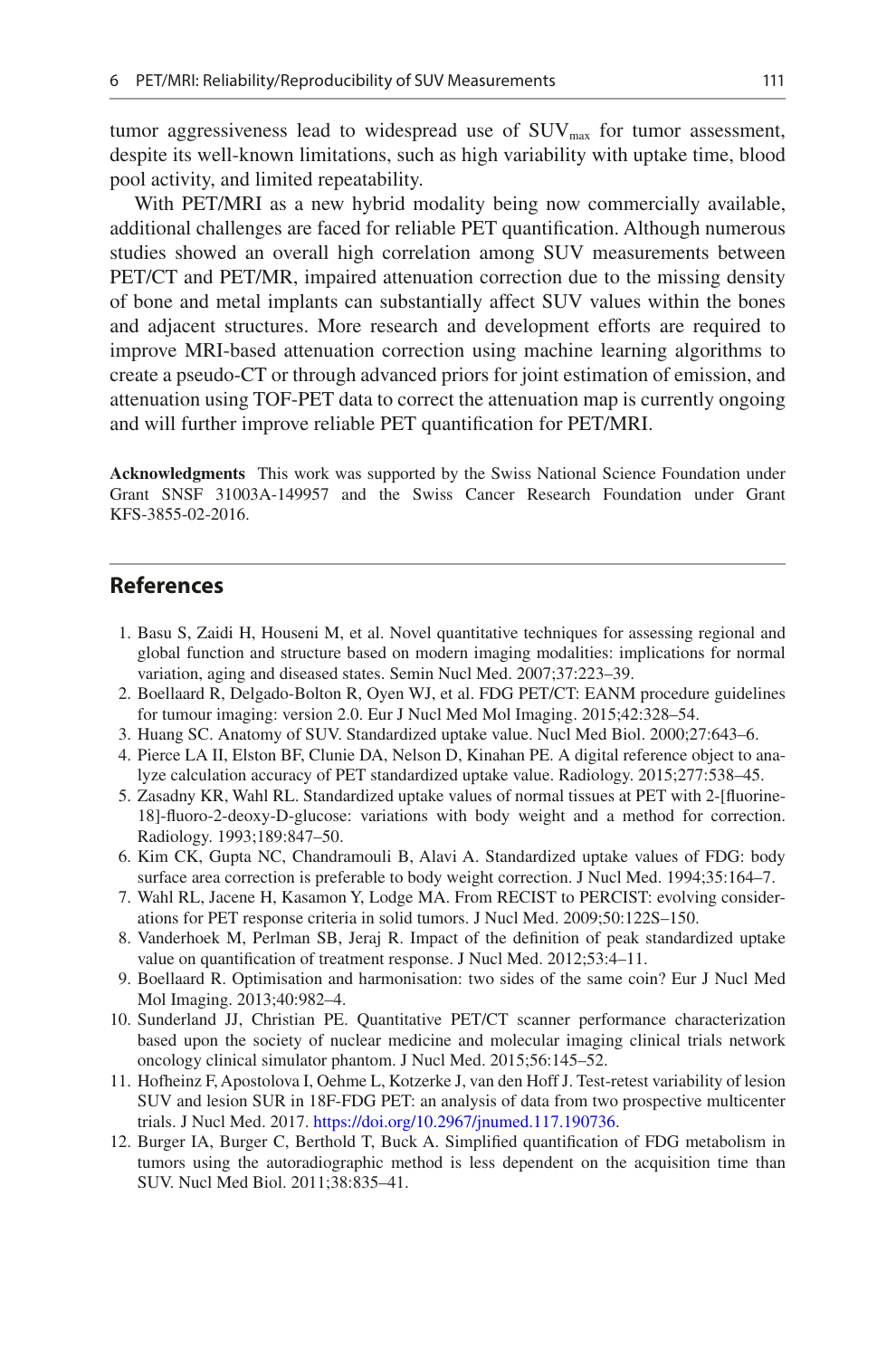- <span id="page-15-0"></span>13. Patlak CS, Blasberg RG, Fenstermacher JD. Graphical evaluation of blood-to-brain transfer constants from multiple-time uptake data. J Cereb Blood Flow Metab. 1983;3:1–7.
- <span id="page-15-1"></span>14. Dimitrakopoulou-Strauss A, Pan L, Strauss LG. Parametric imaging: a promising approach for the evaluation of dynamic PET-18F-FDG studies – the DKFZ experience. Hell J Nucl Med. 2010;13:18–22.
- <span id="page-15-2"></span>15. Karakatsanis NA, Casey ME, Lodge MA, Rahmim A, Zaidi H. Whole-body direct 4D parametric PET imaging employing nested generalized Patlak expectation-maximization reconstruction. Phys Med Biol. 2016;61:5456–85.
- <span id="page-15-3"></span>16. Larson SM, Erdi Y, Akhurst T, et al. Tumor treatment response based on visual and quantitative changes in global tumor glycolysis using PET-FDG imaging. The visual response score and the change in total lesion glycolysis. Clin Positron Imaging. 1999;2:159–71.
- <span id="page-15-4"></span>17. Yip SS, Aerts HJ. Applications and limitations of radiomics. Phys Med Biol. 2016;61:R150–66.
- <span id="page-15-5"></span>18. Hatt M, Tixier F, Pierce L, et al. Characterization of PET/CT images using texture analysis: the past, the present… any future? Eur J Nucl Med Mol Imaging. 2017;44:151–65.
- <span id="page-15-6"></span>19. Houshmand S, Salavati A, Hess S, et al. An update on novel quantitative techniques in the context of evolving whole-body PET imaging. PET Clin. 2015;10:45–58.
- <span id="page-15-7"></span>20. Hatt M, Lee J, Schmidtlein CR, et al. Classification and evaluation strategies of autosegmentation approaches for PET: report of AAPM task group no. 211. Med Phys. 2017;44(6):e1–e42.
- <span id="page-15-8"></span>21. Weber WA, Ziegler SI, Thodtmann R, Hanauske AR, Schwaiger M. Reproducibility of metabolic measurements in malignant tumors using FDG PET. J Nucl Med. 1999;40:1771–7.
- <span id="page-15-9"></span>22. Benz MR, Evilevitch V, Allen-Auerbach MS, et al. Treatment monitoring by 18F-FDG PET/ CT in patients with sarcomas: interobserver variability of quantitative parameters in treatmentinduced changes in histopathologically responding and nonresponding tumors. J Nucl Med. 2008;49:1038–46.
- <span id="page-15-10"></span>23. Jacene HA, Leboulleux S, Baba S, et al. Assessment of interobserver reproducibility in quantitative 18F-FDG PET and CT measurements of tumor response to therapy. J Nucl Med. 2009;50:1760–9.
- <span id="page-15-11"></span>24. Kidd EA, Siegel BA, Dehdashti F, Grigsby PW. The standardized uptake value for F-18 fluorodeoxyglucose is a sensitive predictive biomarker for cervical cancer treatment response and survival. Cancer. 2007;110:1738–44.
- <span id="page-15-12"></span>25. Pandit N, Gonen M, Krug L, Larson SM. Prognostic value of [18F]FDG-PET imaging in small cell lung cancer. Eur J Nucl Med Mol Imaging. 2003;30:78–84.
- <span id="page-15-13"></span>26. Boellaard R, O'Doherty MJ, Weber WA, et al. FDG PET and PET/CT: EANM procedure guidelines for tumour PET imaging: version 1.0. Eur J Nucl Med Mol Imaging. 2010;37:181–200.
- <span id="page-15-14"></span>27. Burger IA, Huser DM, Burger C, von Schulthess GK, Buck A. Repeatability of FDG quantification in tumor imaging: averaged SUVs are superior to SUVmax. Nucl Med Biol. 2012;39:666–70.
- 28. de Langen AJ, Vincent A, Velasquez LM, et al. Repeatability of 18F-FDG uptake measurements in tumors: a metaanalysis. J Nucl Med. 2012;53:701–8.
- <span id="page-15-15"></span>29. Schwartz J, Humm JL, Gonen M, et al. Repeatability of SUV measurements in serial PET. Med Phys. 2011;38:2629–38.
- <span id="page-15-16"></span>30. Akamatsu G, Ikari Y, Nishida H, et al. Influence of statistical fluctuation on reproducibility and accuracy of SUVmax and SUVpeak: a phantom study. J Nucl Med Technol. 2015;43:222–6.
- <span id="page-15-17"></span>31. Lodge MA, Chaudhry MA, Wahl RL. Noise considerations for PET quantification using maximum and peak standardized uptake value. J Nucl Med. 2012;53:1041–7.
- <span id="page-15-18"></span>32. Laffon E, Lamare F, de Clermont H, Burger IA, Marthan R. Variability of average SUV from several hottest voxels is lower than that of SUVmax and SUVpeak. Eur Radiol. 2014;24:1964–70.
- <span id="page-15-19"></span>33. Hyun OJ, Luber BS, Leal JP, et al. Response to early treatment evaluated with F-18-FDG PET and PERCIST 1.0 predicts survival in patients with ewing sarcoma family of tumors treated with a monoclonal antibody to the insulinlike growth factor 1 receptor. J Nucl Med. 2016;57:735–40.
- <span id="page-15-20"></span>34. Pinker K, Riedl CC, Ong L, et al. The impact that number of analyzed metastatic breast cancer lesions has on response assessment by F-18-FDG PET/CT using PERCIST. J Nucl Med. 2016;57:1102–4.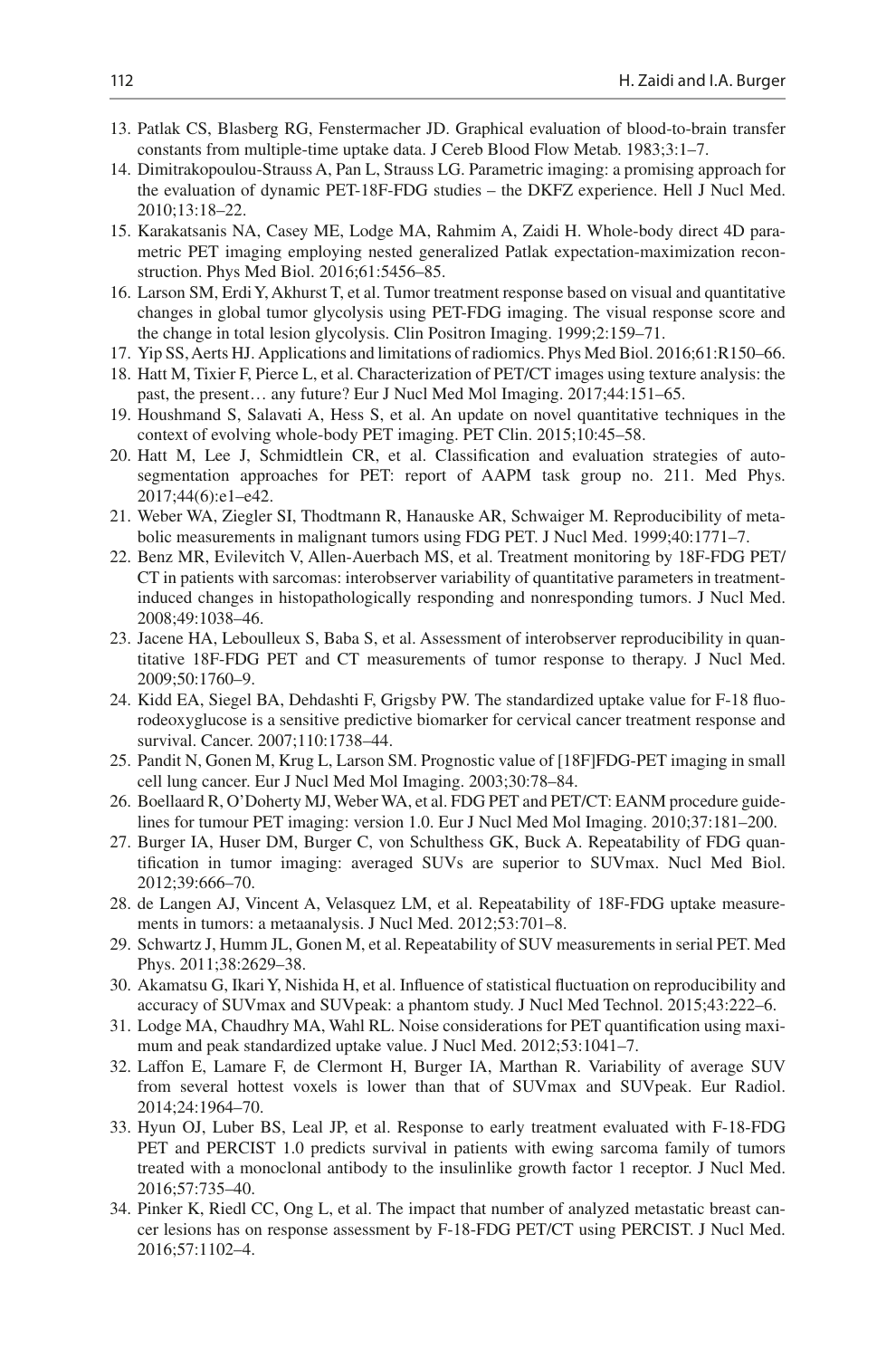- <span id="page-16-0"></span>35. Skougaard K, Nielsen D, Jensen BV, Hendel HW. Comparison of EORTC criteria and PERCIST for PET/CT response evaluation of patients with metastatic colorectal cancer treated with irinotecan and cetuximab. J Nucl Med. 2013;54:1026–31.
- <span id="page-16-1"></span>36. Burger IA, Casanova R, Steiger S, et al. 18F-FDG PET/CT of non-small cell lung carcinoma under neoadjuvant chemotherapy: background-based adaptive-volume metrics outperform TLG and MTV in predicting histopathologic response. J Nucl Med. 2016;57:849–54.
- <span id="page-16-2"></span>37. Denecke T, Rau B, Hoffmann KT, et al. Comparison of CT, MRI and FDG-PET in response prediction of patients with locally advanced rectal cancer after multimodal preoperative therapy: is there a benefit in using functional imaging? Eur Radiol. 2005;15:1658–66.
- <span id="page-16-3"></span>38. Kanemura S, Kuribayashi K, Funaguchi N, et al. Metabolic response assessment with 18F-FDG-PET/CT is superior to modified RECIST for the evaluation of response to platinumbased doublet chemotherapy in malignant pleural mesothelioma. Eur J Radiol. 2017;86:92–8.
- <span id="page-16-4"></span>39. Yoon JW, Kim S, Kim SW, et al. PET/CT response criteria (European Organization for Research and Treatment of cancer) predict survival better than response evaluation criteria in solid tumors in locally advanced cervical cancer treated with chemoradiation. Clin Nucl Med. 2016;41:677–82.
- <span id="page-16-5"></span>40. Borst GR, Belderbos JS, Boellaard R, et al. Standardised FDG uptake: a prognostic factor for inoperable non-small cell lung cancer. Eur J Cancer. 2005;41:1533–41.
- <span id="page-16-6"></span>41. Chung HW, Lee KY, Kim HJ, Kim WS, So Y. FDG PET/CT metabolic tumor volume and total lesion glycolysis predict prognosis in patients with advanced lung adenocarcinoma. J Cancer Res Clin Oncol. 2014;140:89–98.
- 42. Hyun SH, Ahn HK, Kim H, et al. Volume-based assessment by (18)F-FDG PET/CT predicts survival in patients with stage III non-small-cell lung cancer. Eur J Nucl Med Mol Imaging. 2014;41:50–8.
- <span id="page-16-7"></span>43. Lee JW, Kang CM, Choi HJ, et al. Prognostic value of metabolic tumor volume and total lesion glycolysis on preoperative (1)(8)F-FDG PET/CT in patients with pancreatic cancer. J Nucl Med. 2014;55:898–904.
- <span id="page-16-8"></span>44. Vontobel J, Liga R, Possner M, et al. MR-based attenuation correction for cardiac FDG PET on a hybrid PET/MRI scanner: comparison with standard CT attenuation correction. Eur J Nucl Med Mol Imaging. 2015;42:1574–80.
- <span id="page-16-9"></span>45. Boss A, Bisdas S, Kolb A, et al. Hybrid PET/MRI of intracranial masses: initial experiences and comparison to PET/CT. J Nucl Med. 2010;51:1198–205.
- <span id="page-16-10"></span>46. Al-Nabhani KZ, Syed R, Michopoulou S, et al. Qualitative and quantitative comparison of PET/CT and PET/MR imaging in clinical practice. J Nucl Med. 2014;55:88–94.
- <span id="page-16-11"></span>47. Freitag MT, Radtke JP, Hadaschik BA, et al. Comparison of hybrid (68)Ga-PSMA PET/MRI and (68)Ga-PSMA PET/CT in the evaluation of lymph node and bone metastases of prostate cancer. Eur J Nucl Med Mol Imaging. 2016;43:70–83.
- <span id="page-16-12"></span>48. Drzezga A, Souvatzoglou M, Eiber M, et al. First clinical experience with integrated wholebody PET/MR: comparison to PET/CT in patients with oncologic diagnoses. J Nucl Med. 2012;53:845–55.
- <span id="page-16-18"></span>49. Varoquaux A, Rager O, Poncet A, et al. Detection and quantification of focal uptake in head and neck tumours: (18)F-FDG PET/MR versus PET/CT. Eur J Nucl Med Mol Imaging. 2014;41:462–75.
- <span id="page-16-13"></span>50. Kershah S, Partovi S, Traughber BJ, et al. Comparison of standardized uptake values in normal structures between PET/CT and PET/MRI in an oncology patient population. Mol Imaging Biol. 2013;15:776–85.
- <span id="page-16-14"></span>51. Wiesmuller M, Quick HH, Navalpakkam B, et al. Comparison of lesion detection and quantitation of tracer uptake between PET from a simultaneously acquiring whole-body PET/MR hybrid scanner and PET from PET/CT. Eur J Nucl Med Mol Imaging. 2013;40:12–21.
- <span id="page-16-17"></span>52. Schafer JF, Gatidis S, Schmidt H, et al. Simultaneous whole-body PET/MR imaging in comparison to PET/CT in pediatric oncology: initial results. Radiology. 2014;273:220–31.
- <span id="page-16-15"></span>53. Afshar-Oromieh A, Haberkorn U, Schlemmer HP, et al. Comparison of PET/CT and PET/MRI hybrid systems using a 68Ga-labelled PSMA ligand for the diagnosis of recurrent prostate cancer: initial experience. Eur J Nucl Med Mol Imaging. 2014;41:887–97.
- <span id="page-16-16"></span>54. Sachpekidis C, Hillengass J, Goldschmidt H, et al. Comparison of (18)F-FDG PET/CT and PET/MRI in patients with multiple myeloma. Am J Nucl Med Mol Imaging. 2015;5:469–78.